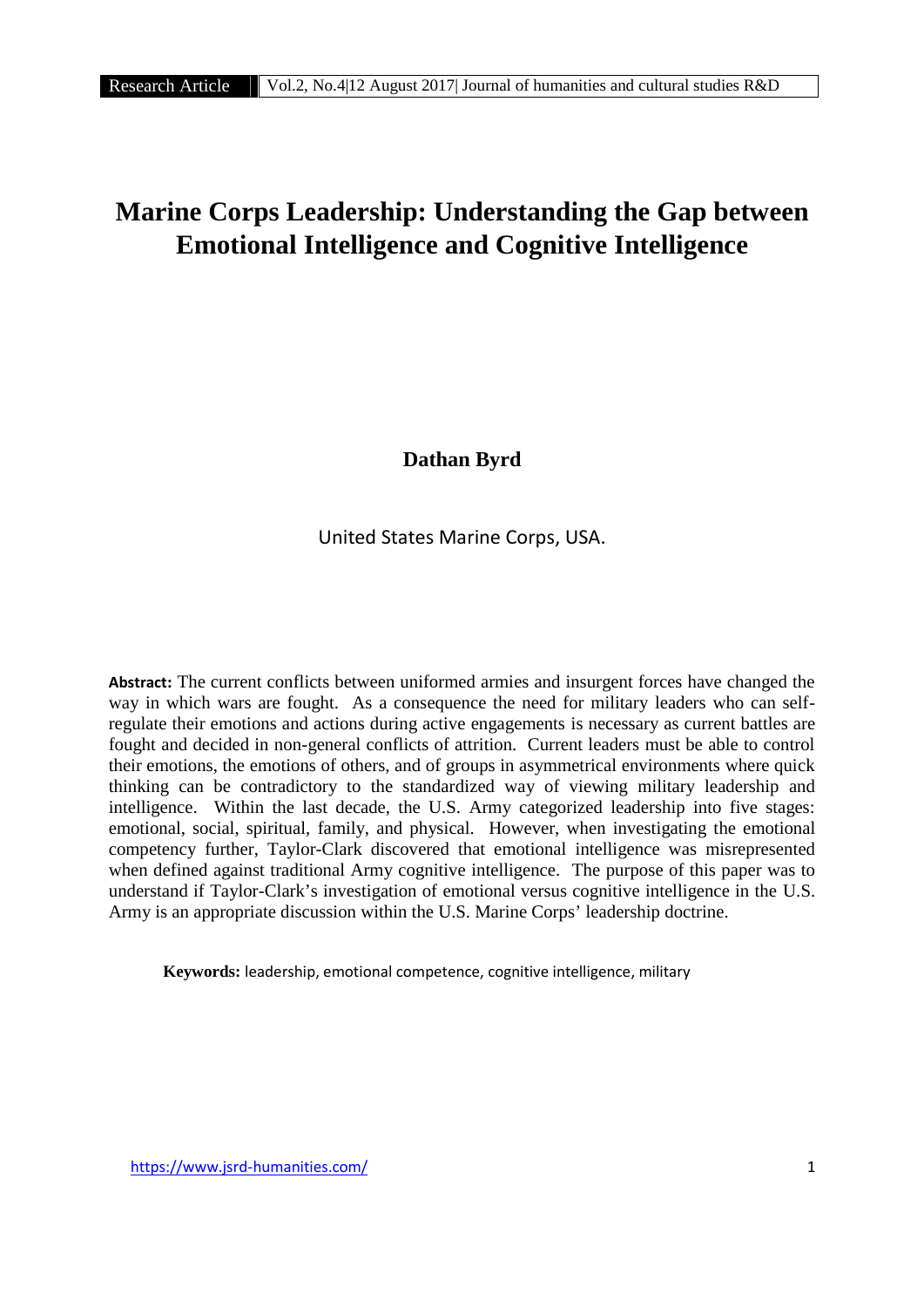#### **I. Introduction**

At present the U.S. military is adapting to a changing socio-political environment that, at times, contradicts the actionable purpose of the armed forces. Gender-neutral military occupational specialties (MOS), religious freedom in uniform, sexual orientations, political correctness, and social media issues are forcing the military to reconsider its approaches to leadership –which are traditionally handled through intellectual and cognitive methods.

Taylor-Clark (2015) explored the connection between emotional intelligence (EI) competencies and the qualities and capabilities required of a U.S. Army leader. The goal of this paper was to understand if there were gaps in the consideration and acceptance of emotional competencies among Marine leaders or if the Marine Corps are building these skills without using language related to the term 'emotional competencies. 'Additionally, if emotional competencies' are taught and assessed as part of a leaders' career development, are they positively reinforced and influential to mission accomplishment.

Emotional competence could be argued as being essential to military leadership –similar to cognitive intelligence (CI). Therefore, the exploration of emotional competence as it corresponds to the cognitive intelligence of Marine leaders is interchangeable with the term 'emotional intelligence,' and is the framework of this paper.

The Marine Corps' interpretation of leadership traits and principles (justice, judgment, dependability, integrity, decisiveness, tact, initiative, endurance, bearing, unselfishness, courage, knowledge, loyalty, and enthusiasm), also known by the acronym, JJ DID TIE BUCKLE, supports the initial framework (Air University , 2014).

#### **II. The Communication of Emotional Intelligence**

Emotional intelligence is the ability to govern personal emotions and the emotions of others. Emotional intelligence is a soft skill dependent on the abilities of the individual. Persons within understanding of emotional intelligence can accept their feelings as sensitive, interpret them, and recognize how these emotions can affect others. Although Mayer and Salovey (1990) coined the term *emotional intelligence*, Daniel Goleman popularized five elements of emotional intelligence: (1) Self-awareness, (2) Self-regulation, (3) Motivation, (4) Empathy, and (5) Social skills (Goleman, What makes a leader?, 2004).

Self-awareness is a leader capability to understand their feelings and interpret how their emotions and behaviour influence others. In addition, self-awareness when in a leadership position means understanding one's capabilities and limitations through humility.

Self-regulation in leadership is about control. A leader, who can self-regulate his or her emotions by refraining from attacking someone (verbally or physically), resisting stereotypes, and embracing their values in the face of opposition, is a leader who can successfully selfregulate. According to Goleman (2004), self-regulation is also a leadership quality rooted in personal accountability.

Motivation is an emotional capacity that requires the leader to regulate not just the motivations of their subordinates, but theirs as well. Self-motivation is probably the easiest to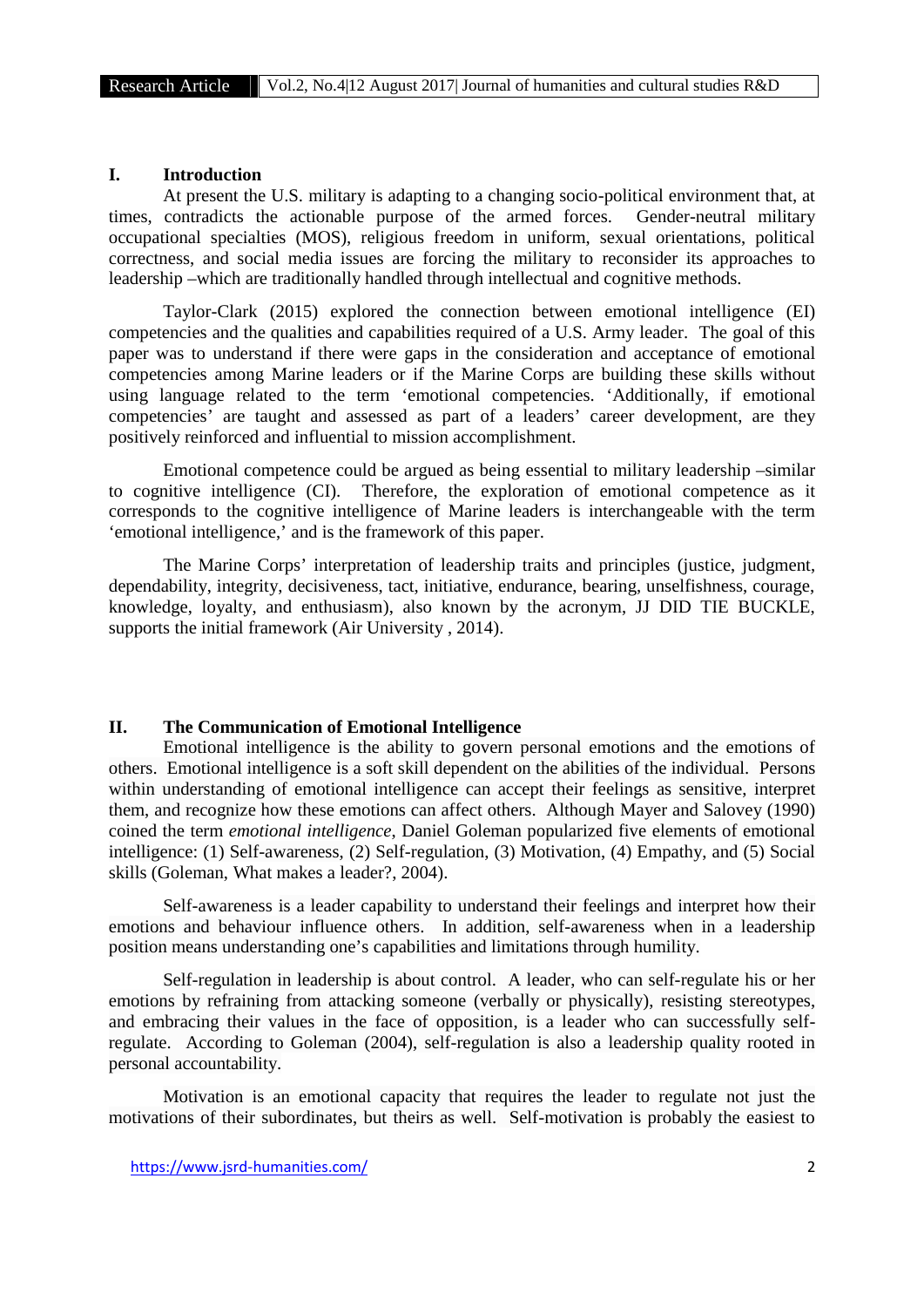fake, and group motivation is the most difficult. Self-motivators are consistent in their approach to the quality of their work and the standards they set individually.

Empathy is perhaps the most difficult emotional trait of a leader. It involves the ability to perceive the viewpoint of others and to identify with his or her feelings and emotions. A leader who does not have social awareness of their subordinates will not be empathetic in their leadership. Genuine empathy, however, builds trust in leading others through counselling, networking, and empathetic listening.

Social skills are essential in developing trust with subordinates through communication. Leaders who cannot effectively communicate their commands will be unsuccessful. Leaders who have good social skills are diplomatic in conflict resolution and are good at managing change during a crisis.

The fundamental theory of emotional intelligence, as constructed by Mayer and Salovey (1990) discussed emotional intelligence as hypothesized abilities that add to the honest assessment and appearance of emotion, the active control of emotions, and the use of emotional situations to inspire, design, and achieve success within others and oneself. Caruso, Mayer, &Salovey(1999) developed the Emotional Intelligence Test, Version 2 (MSCEIT v.2) which identifies, in differing degrees, specific cognitive competencies that exist in all humans. The focus on how psychological emotions can enable cognition and flexible behavior are the strengths of this model. The Emotional Intelligence Test is based on individual feelings toward the questions and allows an EI score to be ranked on characteristics distinctive from traditional cognitive or aptitude measurements. Furthermore, the MSCEIT v.2 identifies character or leadership quality as a result of emotional aptitudes, and assumes methods in understanding and managing individual and group emotions.

# **III. Emotional Intelligence within Marine Leaders**

Current tensions around the globe have made the discussion and significance of EIin controvertible to military leadership. Unconventional conflicts, small wars, regional instabilities, piracy, and even cyber-terrorism are examples of the flexibility expected of a military leader.References such as the *Marine Corps War fighting Publication – Leading Marines* (Headquarters United States Marine Corps, 2014) and the current Small Unit Decision Making Initiative (Brown, et al., 2012)are two leadership references Marines use to guide their decisions in and out of combat. However, these are no longer enough.

The research for this paper consisted of reviewing over 25 peer-reviewed articles, military publications, and books on military leadership. Few conclusively defined the term 'emotional intelligence,' although many discussed its characteristics. The lack of conclusive Marine Corps standards and explanation of emotional intelligence offers evidence that military training and leadership development does not support the referencing of emotional competencies or individual traits that have been recognized as fundamental to good leadership (Goleman, What makes a leader?, 2004).

Current combat environments leave little room for the seemingly softer side of leadership which can be assumed as the reason why the military avoids training its members to be sensitive to their emotions. However, the absence of genuine empathy in leadership can create a void in emotional awareness among subordinates and within oneself.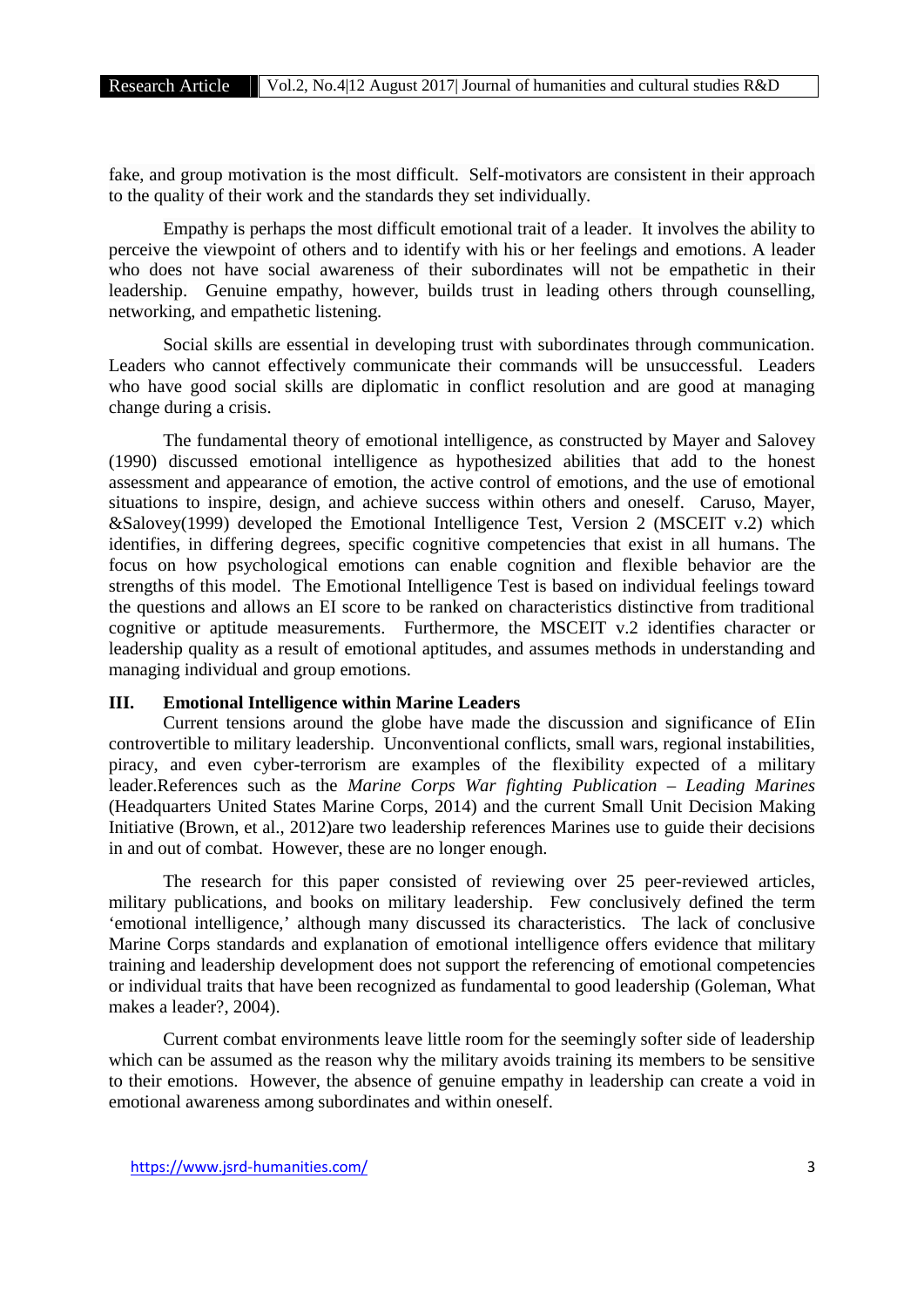Additionally, studies have shown that emphasis in training regarding emotional intelligence is as significant to a leader's accomplishments as their intelligence quotient. Consequently, academics and military leaders can no longer ignore emotional intelligence. The years of ordering a Marine to 'charge a hill' – without knowing why – are over. In a perfect world, it would seem that this is all that is needed: an officer issues a lawful order and that order is carried out to the best of the subordinate's abilities. However, leaders can no longer assume that their status as officers is enough to ensure that orders are executed.

Leaders of Marines must instead begin to master both their cognitive and emotional abilities. However, many current military leaders exhibit biases towards an emotional thinker. For example, those proficient at using emotional acumen to resolve conflicts negotiate, or correct others are seen as arrogant and are not humble in how they presumably overstate the significance of their work. There is the paradox of excluding individuals based on their sensitive abilities: if an emotional leader does not display a proclivity to their emotional side, there is a chance of possibly discarding innovative solutions, and instead following the path of conformity.

Arguably, Marine leaders who exhibit EI are often not easy to work with as they are in constant conflict between their individual abilities to influence others and the conformist traditional roles of cognitive thinking. This transient skill between empathetic and cognitive leadership can be laborious because it involves a continuous adjustment between the 'emotional' thinking needed to deal with people, and the 'logical' thinking necessary to deal with processes. However, empathy in leadership is also about getting others to follow while demonstrating a superior cognitive intelligence.

Adding to the challenge of switching between emotional and cognitive intelligence, the Marines Corps expects its leaders to display a high level of technical skills while being able to listen and orally communicate, be adaptable and creative, confident, motivated, demonstrate initiative, and take satisfaction in one's work. However, this explanation is null to a leader who exhibits emotional intelligence in a predominately-cognitive environment and who has been disciplined for overstepping the boundaries of their billet due to emotional initiatives.

Individuals who demonstrate increased awareness to emotional tendencies are self motivated and need little direction to operate independently. These people believe that if they had to communicate every workable plan before its implementation, leadership that does not share their vision would slow the outcome. Senior leaders may want the results of resourcefulness and initiative that energizes a person to thrive, but secretly they find subordinates with divergent emotional traits difficult to manage. Thus, the appearance of wanting leaders with intangible skills is masked by the reality that because emotional aptitude cannot be conclusively quantified, many leaders are not comfortable accepting its implementation among subordinates. This dichotomy between leader expectations and function are explained in the Marine Corps' leadership traits and principles, where implied emotional leadership goes hand-in hand with specific leadership objectives.

# **IV. Cognitive Intelligence within Marine Leaders**

Inside the military, operations are frequently unpredictable. Unexpected tactics, new technologies, different applications of current equipment, and surprise are friction points within combat and non-combat engagements. Military leaders also face unanticipated challenges – such as non-kinetic military environments like peacekeeping, humanitarian assistance, and crisis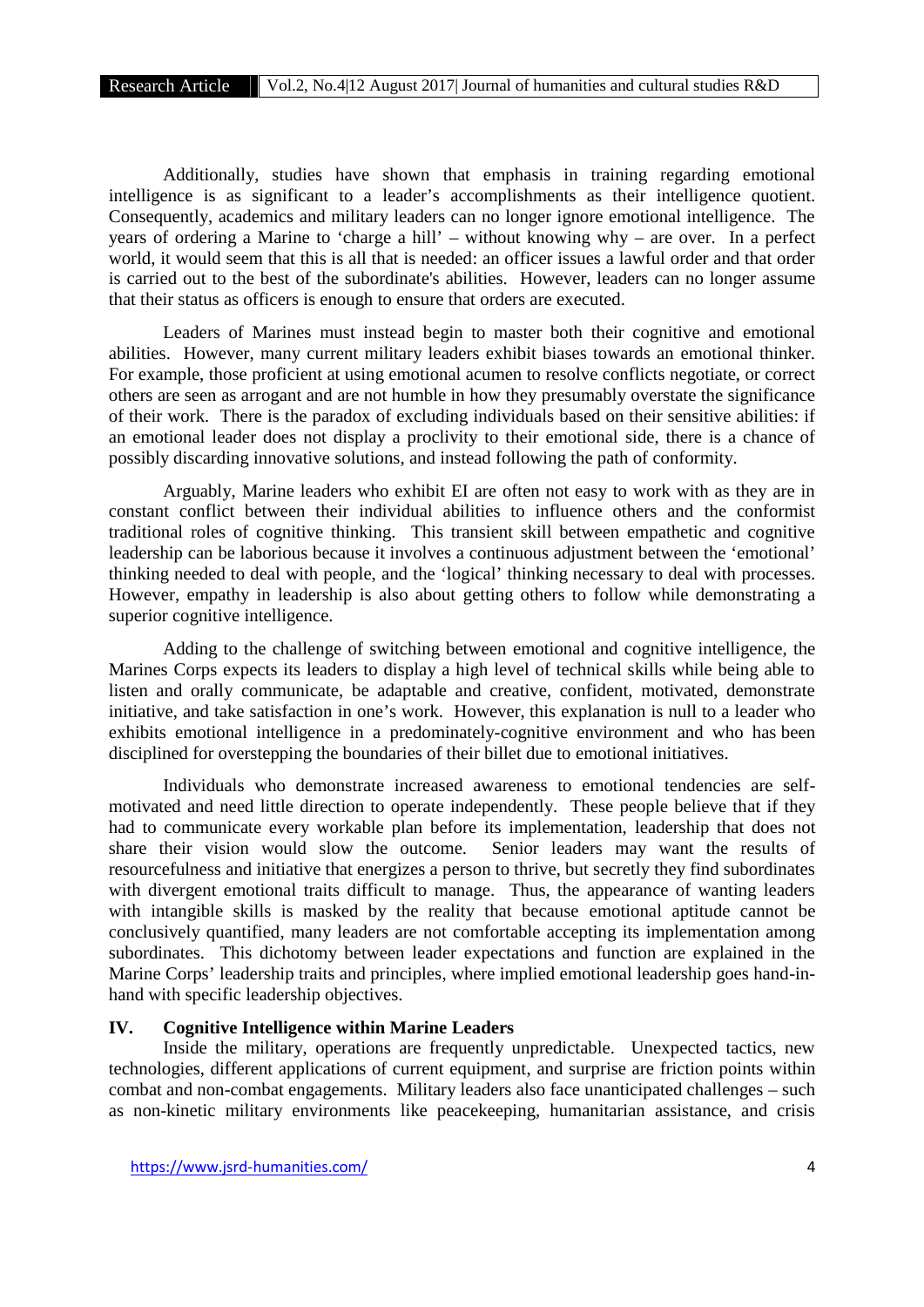response actions. Current military leaders must learn to adapt to these situations with quick and decisive reasoning through controlled cognitive processes.

All members of the military are ready to shoulder regular duties and responsibilities, and much can be done to prepare them for expected mission environments. How then do leaders train individuals and units for the unexpected – which by explanation is something that cannot be anticipated? The traditional response has been to train smarter soldiers through an almost "Borglike" mentality of teaching and education. As explained by Fletcher and Morrison's (2002) interpretation of the U.S. military's approach to mental preparedness through cognitive intelligence:

Mental preparedness is the psychological preparation (including skills, knowledge, abilities, motivations, and personal dispositions) an individual needs to establish and sustain competent performance in the complex and unpredictable environment of modern military operations (pp. 1–3).

Cognitive intelligence is a leader's ability to reason within the boundaries of their cognitive schemas. Cognitive awareness can be researched as traditional, intellectual intelligence in young children and adults, in job performance, intelligence competencies, managerial effectiveness, and within personality traits. However, when cognitive intelligences researched in association with the U.S. Marine Corps leadership principles and traits, there is only an acknowledgment: that there exists an ability to comprehend and effectively manoeuvre in current cognitive and cultural battlefield environments. Along with emotional intelligence, additional in-depth research is needed to uncover cognitive intelligence in the Marine Corps as a standalone intelligence quotient of leadership.

# **V. Two Sides of Leadership: U.S. Army Leader Doctrine and U.S. Marine Corps Leadership Traits and Principles**

There are two soldiery categories of military leadership: Non-commissioned officers (NCOs) and Commissioned officers, each with unique roles and responsibilities based on rank. Additionally, the billet conditions of each require a zero-fraternization tolerance between enlisted and officer. Therefore, it is not unreasonable to expect differing approaches to leadership and possible varying levels of emotional intelligence within leaders of the same branch, or within the same unit.

If Army leadership amounts to an austere environment situated separately from the larger civil-soldier world, then Marine leadership resembles the ideal symbol of worship by an entire organization. Marine Corps leadership has formed into an all-specialized existence that is the totem of the whole service.

Marines are prepared for leadership from day one of Boot Camp, and despite the rigors of yearly rifle qualifications and high standards of physical fitness, a Marine pilot or truck driver, who would not necessarily make a good infantryman, would be able to effectively lead any group of Marines indistinguishable from billet or rank. The icon of leadership is the connection that creates a significant strength in camaraderie throughout the Corps.

# **U.S. Army Leader Doctrine**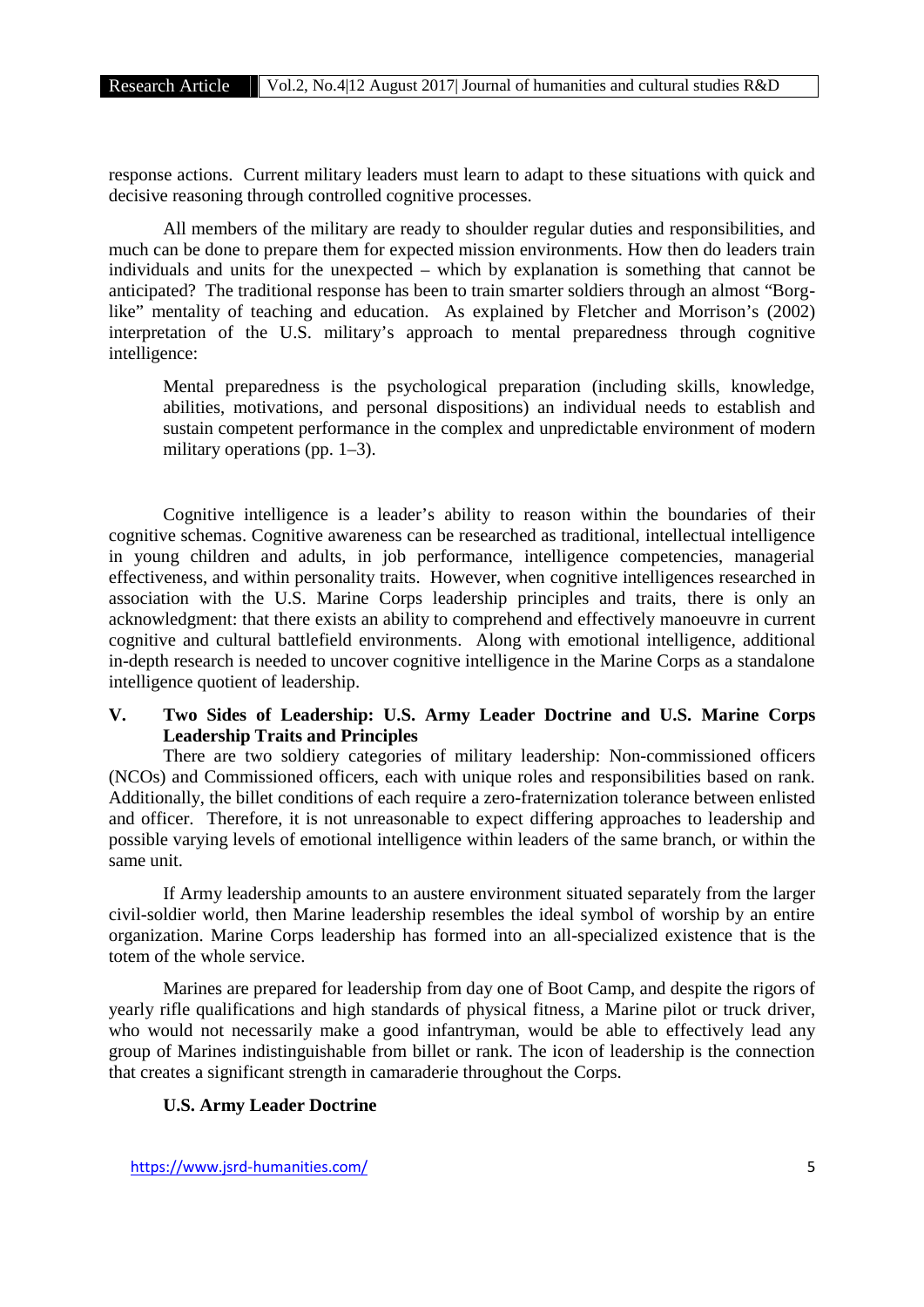To appreciate the correlation between Army leadership doctrine and Marine Corps principles, one must first understand the leader requirements outlined in the U.S. Army's leadership manual and within the Marine Corps traits and principles.

The U.S. Army has leader attributes and core competencies that all soldiers are expected to assume.

| <b>CHARACTER</b>            | <b>PRESENCE</b>                            | <b>INTELLECT</b>           |
|-----------------------------|--------------------------------------------|----------------------------|
| <b>Army Standards</b>       | Military and professional bearing<br>٠     | Cognitive flexibility<br>٠ |
| Compassion                  | Physical fitness<br>٠                      | Sound judgment<br>٠        |
| <b>Warrior</b> tenets       | Self-confidence<br>$\bullet$               | Initiative<br>$\bullet$    |
| Restraint                   | Flexibility<br>٠                           | Personal tact              |
| <b>LEADS</b>                | <b>DEVELOPS</b>                            | <b>ACHIEVES</b>            |
| Leads subordinates          | Creates a positive environment<br>٠        | Gets results<br>٠          |
| Builds trust                | Organizes self                             |                            |
| Extends influence           | Develops others<br>٠                       |                            |
| Leadership<br>by<br>example | Administrators<br>of<br>٠<br>communication |                            |

*Figure 1*.The Army Leadership Requirements Model.

Leader attributes among Army soldiers are unique individual characteristics that regulate learning and performance; *character*, *presence*, and *intellect* create this foundation of leadership. As referenced from the U.S. Army's leader developmental handbook, leader attributes are (Headquarters, Department of the Army, 2015):

- "Character. A leader of character internalizes the Army Values, lives by our Professional Military Ethic, reflects the Warrior Ethos, and displays empathy towards Soldiers, Families and those people affected by the unit's actions. Character principles and traits are central to a leader's core identity. In our profession, competence places an individual in a position to lead – character makes him or her effective leader.
	- Presence. A leader of presence has credibility, exudes confidence, and builds trust. Presence is conveyed through actions, appearance, demeanor, and words.
	- Intellect. A leader of intelligence has the conceptual capability to understand complex situations, determine what needs to be done and interact with others to get it done. Leaders must have the ability to reason, to think critically and creatively, to anticipate consequences, and to solve problems."

According to the U.S. Army doctrine (2015) for leadership, leader competencies provide a distinct and uniform way of transmitting expectations and leadership responsibilities to Army

https://www.jsrd-humanities.com/ 6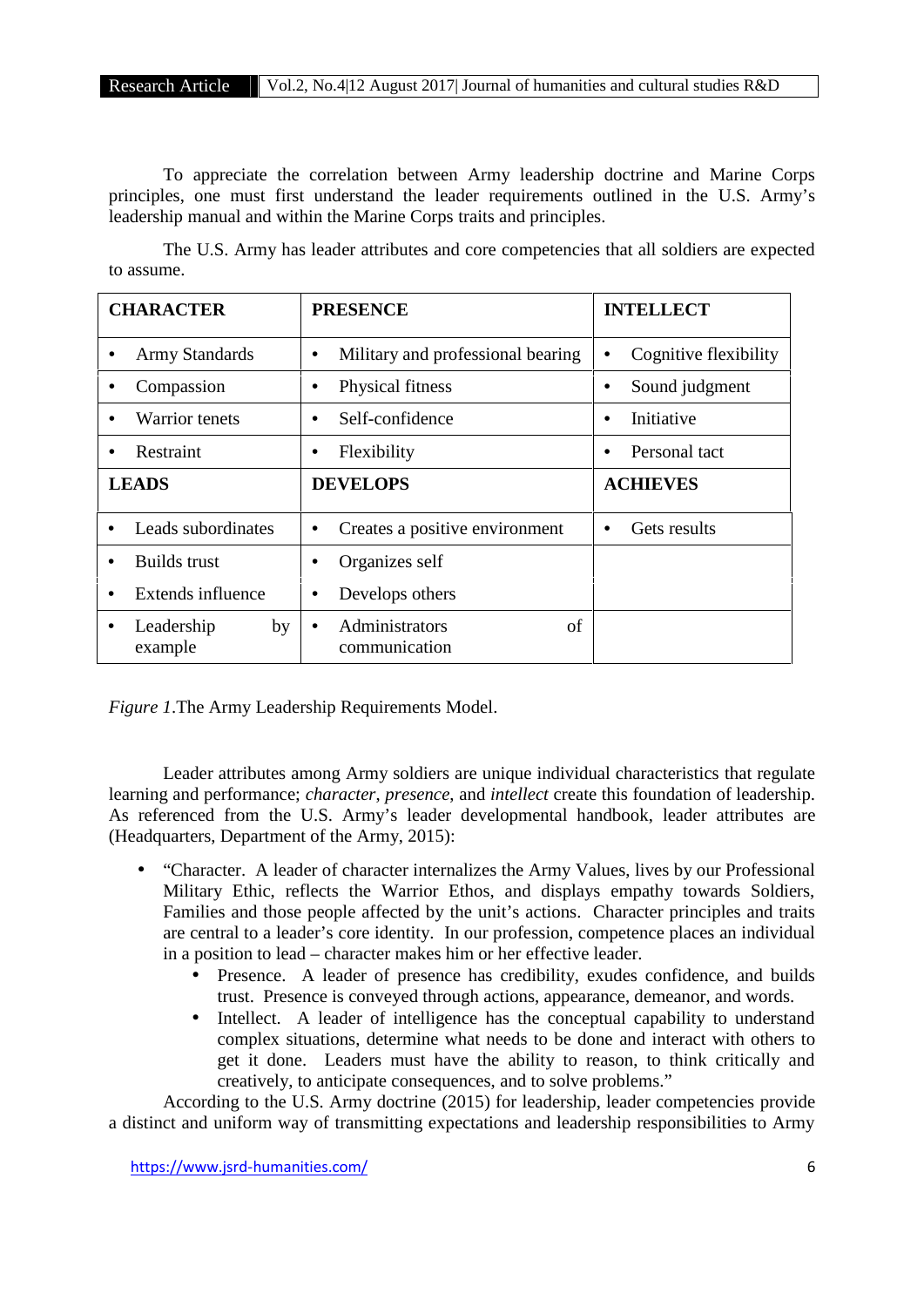leaders. The leader skills are applicable across all military occupational specialties and throughout all leader positions.

Capabilities are proven through performances that can be easily observed and evaluated by a selection of leaders and followers, e.g. supervisors, subordinates, supporters, and advisors. As cited directly from the U.S. Army's leader developmental handbook (2015), leader competencies are:

- "One who leads? Provides vision through purpose, motivation, universal respect, and direction to guide others. Extends one's influence beyond the chain of command to build partnerships and alliances to accomplish complex work. Leading is conveyed by communicating (imparting ideas) and setting the example.
- One who develops leads organizations by creating and maintaining a positive environment and by investing effort in their broadening, and that of others, to achieve depth and breadth. Developing includes assessing needs to improve self, others, and the organization.
- One who achieves. Focuses on what needs to be accomplished. Has an expeditionary mindset and can adapt to unanticipated, changing, and uncertain situations. Achieving in the short term is about getting results, but in the long-term, it is about setting the vision to obtain objectives.

# **U.S. Marine Corps Leadership Traits and Principles**

The U.S. Marine Corps defines leadership in 14 traits and 11 principles to emphasize to its Marines that leadership is a behavior, not a position (Air University, 2014).Leadership is about empowering subordinates to complete a task with as little supervision as possible. Leadership is meant to be constructive and not oppressive through guidance and procedural protocols.

| $\triangleright$ Judgement     | Enthusiasm<br>⋗                |
|--------------------------------|--------------------------------|
| Justice<br>⋗                   | Bearing<br>➤                   |
| $\triangleright$ Decisiveness  | $\triangleright$ Unselfishness |
| Initiative<br>⋗                | Courage<br>➤                   |
| $\triangleright$ Dependability | $\triangleright$ Knowledge     |
| Tact<br>↘                      | $\triangleright$ Loyalty       |
| Integrity                      | Endurance                      |

*Figure 2*.Marine Corps Leadership Traits.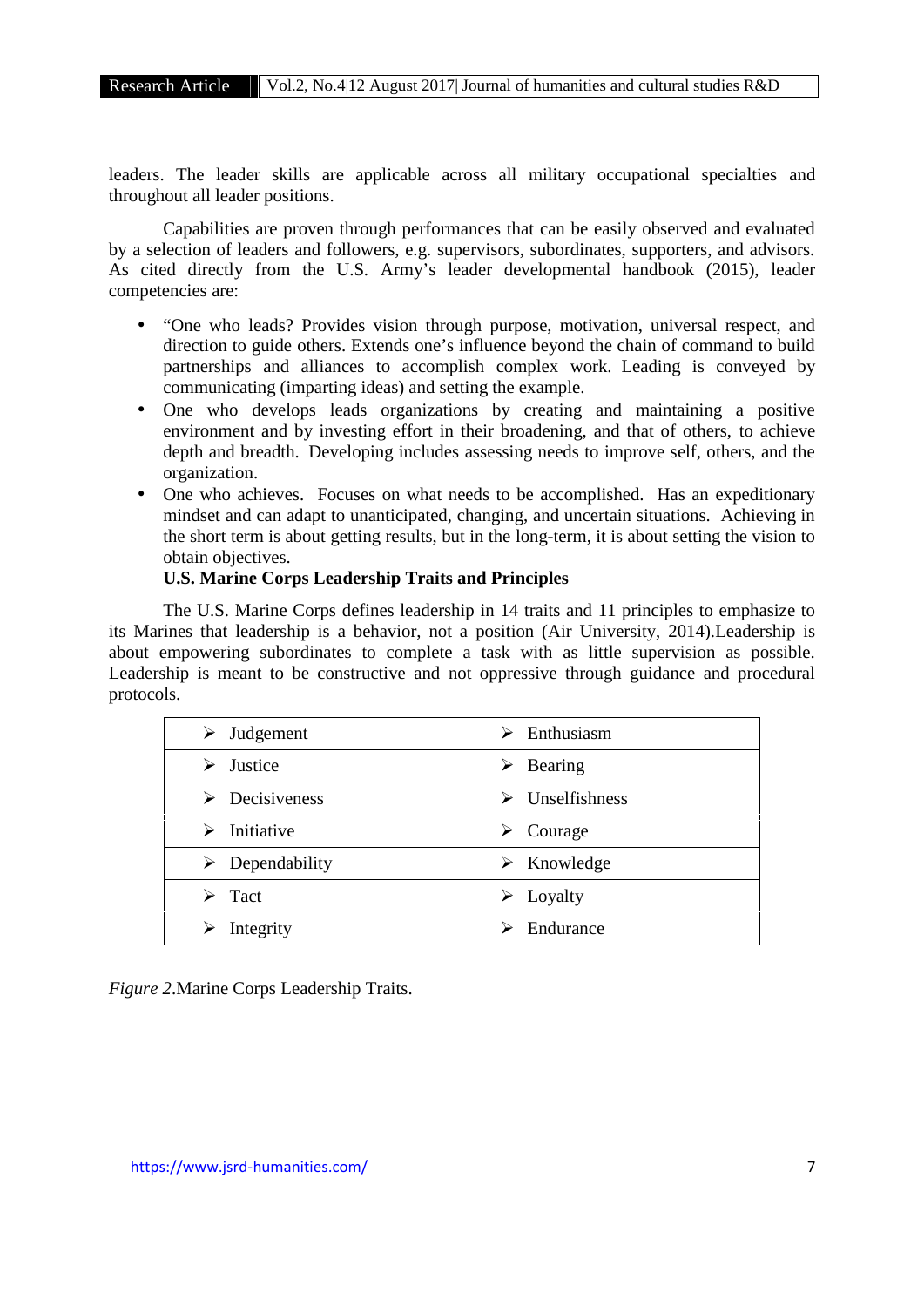| $\triangleright$ Know yourself and seek self-improvement.                               | $\triangleright$ Set the example.                                                          |
|-----------------------------------------------------------------------------------------|--------------------------------------------------------------------------------------------|
| $\triangleright$ Be technically and tactically proficient.                              | $\triangleright$ Know your Marines and look out<br>for their welfare.                      |
| $\triangleright$ Develop a sense of responsibility among<br>your subordinates.          | responsibility<br>$\triangleright$ Seek<br>take<br>and<br>responsibility for your actions. |
| $\triangleright$ Make sound and timely decisions.                                       | $\triangleright$ Keep your Marines informed.                                               |
| $\triangleright$ Ensure assigned tasks are understood,<br>supervised, and accomplished. |                                                                                            |
| $\triangleright$ Train your Marines as a team.                                          |                                                                                            |
| Employ your command in accordance with<br>its capabilities.                             |                                                                                            |

*Figure 3*.Marine Corps Leadership Principles.

*If there are any recognized consistencies within the Marine Corps'14 leadership traits and 11 principles, it is that none stand apart or are placed ahead of others. They are networked and mutually supporting, similar to the mechanisms of a well-made watch or the mechanics in a multi-part device. Remove one and the entirety is affected: if time slips on the watch, the device breaks down. Without unselfishness, there may be no dependability; without integrity, there is no loyalty.*

Additionally, leadership in the Marine Corps is based on the foundation that inspiring Marines to accomplish a specific result involves a leader who is the ideal example of the Corps' traits and principles of leadership. The Marine Corps leadership is best summarized as areadiness to accomplish any task above expectations through shared hardship, despite the misery or tediousness of the task. Marine leadership, supposedly, inspires complex actions of performance at all levels and creates the credibility of the leader through performance.

# **VI. The Gap between Military Cognitive Intelligence and Emotional Intelligence**

The description of a good Marine leader is one who exemplifies the Corps' leadership traits and principles and who participates over delegates. The Marine publication *Leading Marines* asserts that a leader can achieve organizational and personal preparedness by means of

https://www.jsrd-humanities.com/ 8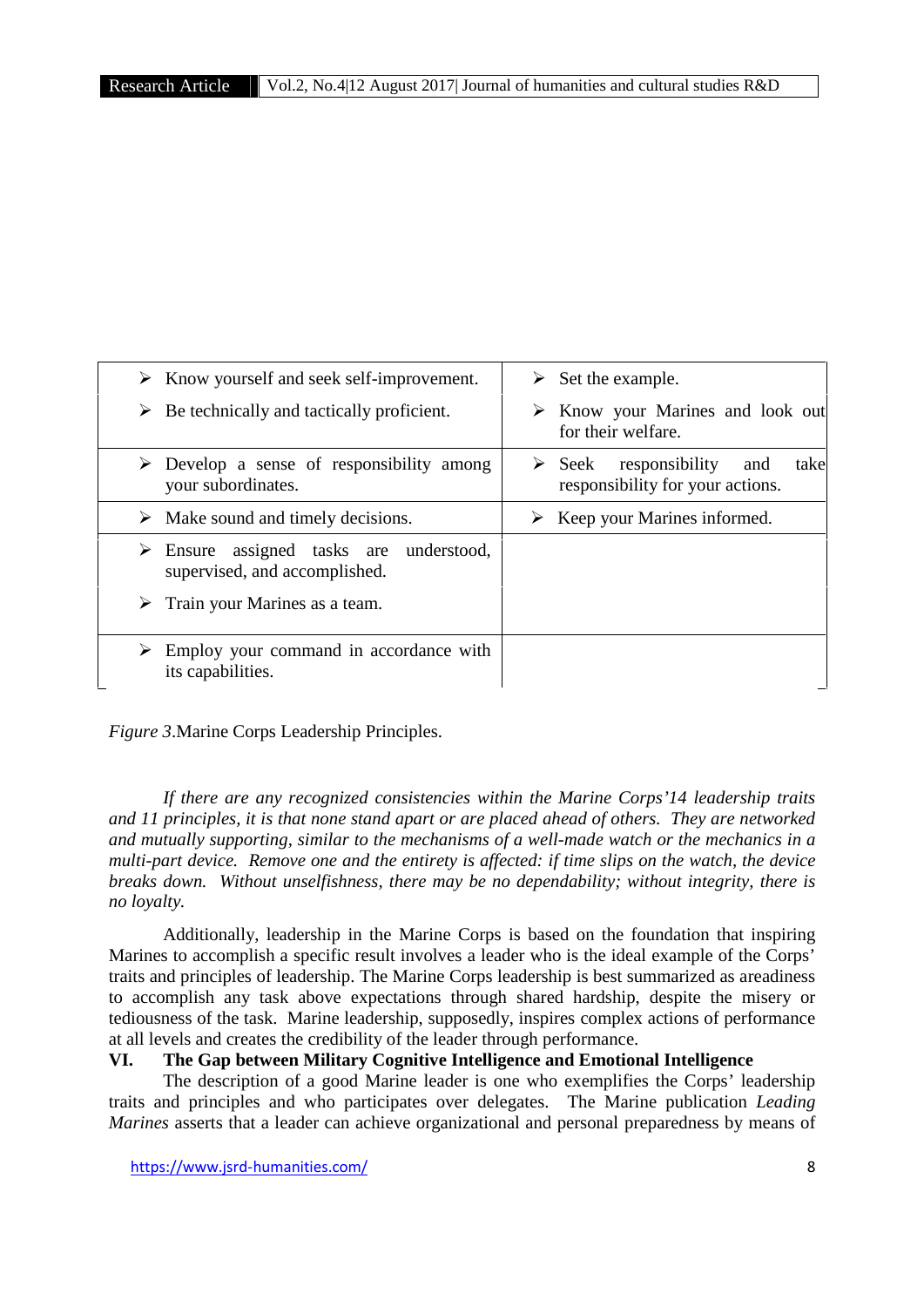discipline, instruction, and readiness (Headquarters United States Marine Corps, 2014). However, the leadership doctrine does not specifically consider or explain how to emotionally prepare for the rigors of military leadership, other than displaying self-control. In addition, the Corps' leadership traits and principles do not discuss emotional intelligence in leaders, although they are explicit in explaining to leaders the must-haves of emotional intelligence – enthusiasm (knowing one's Marines) and developing a sense of responsibility among subordinates – again, without explaining how to develop these attributes outside the fundamentals of practical cognitive intelligence.

Interestingly when researched, cognitive intelligence is almost always is associated with EI among all comparable characteristics. Bradberry and Greaves (2009) discovered that emotional understanding requires effective communication between the emotional and cognitive centers of the brain, and that roughly 36 percent of individuals tested were able to accurately describe his or her emotions as they occurred. These results postulate that emotional intelligence or the understanding of one's emotions is the strongest transmitter of leadership.

Cognitive skills are those competencies that relate to objective knowledge such as knowing standardized information or being able to recite knowledge that is commonly used and understood. Cognitive intelligence can be measured.

Emotional intelligence deals with individual characteristics where assessments can be difficult to interpret, let alone accept. There are, however, assessments of personal knowledge about theories of emotional intelligence – as examined by Mayer and Salovey (1990) and Goleman (2004) – but no actual tangible level of using these skills exists, notably within the Marine Corps. Instead, supposed emotional intelligence examinations are usually self-reported psychological sketches.

The gap between emotional and cognitive intelligence among Marine leaders has been found to be difficult to quantify conclusively. A person may be thought of as 'intelligent 'if he or she can support abstract thought. However, for an individual conception such as 'emotional intelligence' to be categorized as an actual intelligence, three norms must be identified(Mayer & Salovey, 1990). First, a general criterion that replicates a cognitive function against a conventional approach to behavior must be recognized. Second, EI must conform to correlation benchmarks centered on practical measures and illustrate closely allied capabilities that are comparable to, but separate from, cognitive abilities already defined by a traditional intelligence. Finally, through age and experience, intelligence must evolve. Having said this, emotional intelligence within the Marine Corps has been difficult to discern from traditional intelligence because compassion is only the second pillar of a Marine leader, with the first pillar being mission accomplishment.

Undoubtedly, the description of 'compassion' may not be the first characteristic that comes to mind when thinking about an outfit whose members call themselves "Devil Dog." Nevertheless, compassion through troop welfare is the Corps' second leadership pillar and is distantly followed by personal needs. The Marine leader's internal strength to value the wellbeing of their Marines before their own encourages others to pay it forward to other members of the organization, take proactive steps to assist the leader, and pledge their resolute loyalty and obedience to follow all orders and directives.

Individual cognitive intelligence and practical experiences are relevant, but emotional intelligence is the sine qua non of leadership (Cole, Humphrey, & Walter, 2011).An enhanced appreciation of the importance of emotional intelligence by military leaders is needed as it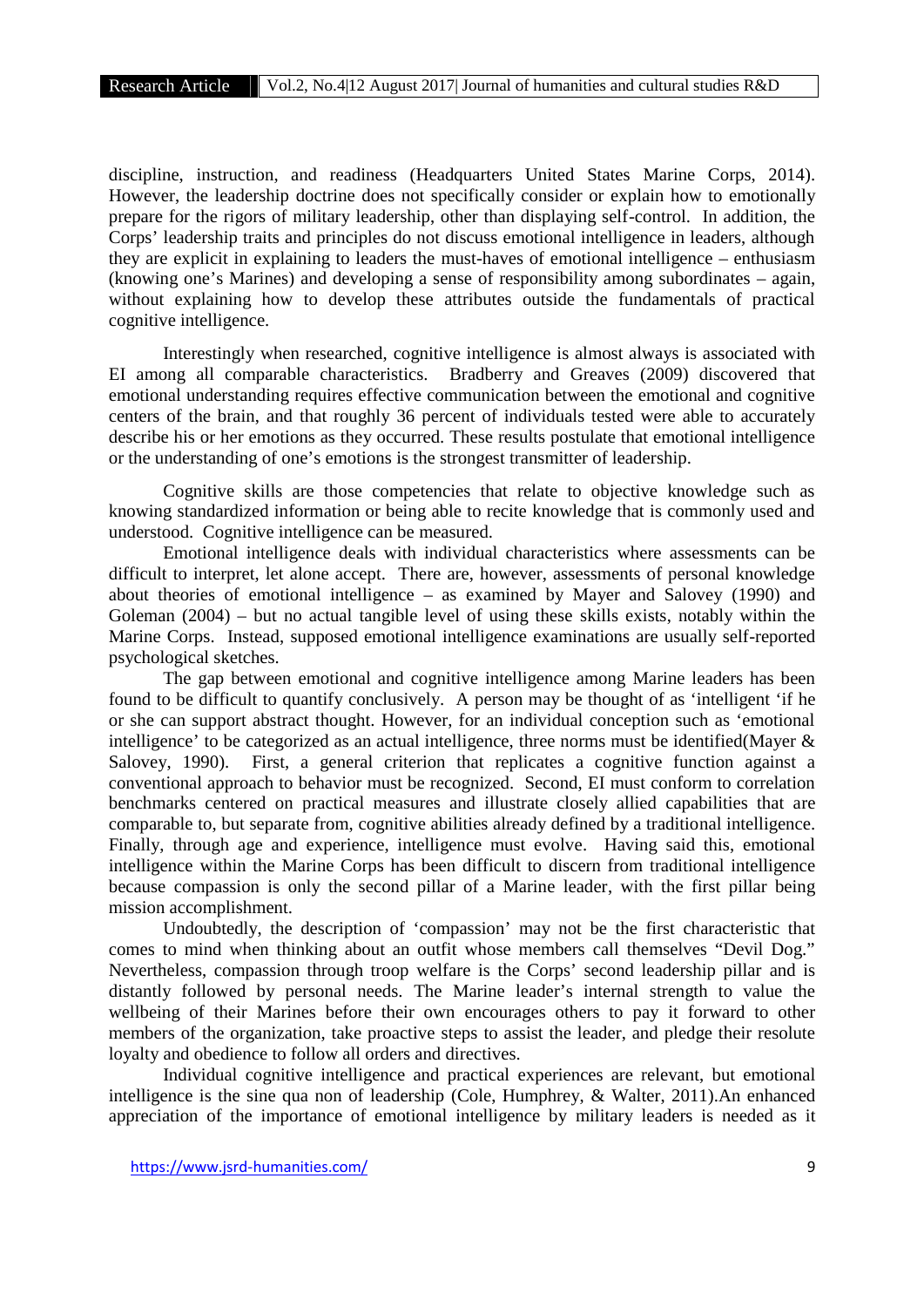associates with cognitive intelligence among military leaders. First, the more emotionally equipped the leader the more inclined they are to have success in leading troops in dynamic or non-kinetic environments. Second, emotional intelligence has been recognized as being critical to mission accomplishment, which – in the military – is the ultimate goal of any unit commander. Additionally, it has been identified that if leaders and followers predetermine the outcome of a task, the mission has a higher chance of success. Finally, if there are identifiable advantages in training and building military leaders or units associating emotional intelligence and individual leader efficiency, the relationships and its benefit should be vigorously pursued.

Currently, there is an evolving understanding that emotional intelligence is critical to workplace success. Studies suggest that emotional competency – more than IQ – determines the success rate of professionals and accounts for 58% of performance in all job categories. Additionally, researches shown that while an individual's cognitive intelligence remains consistent throughout a person's life, emotional intelligence can be increased.

Recognizable characteristics of emotional intelligence are self-awareness, self-regulation, motivation, empathy, and social skills. The ability for a leader to improve on emotional competencies is to: (1) objectively observe others, (2) practice humility, (3) introspect weaknesses, and (4) self-examine how stressors impact decisions, and how those decisions affect others. Capitalizing on an individual's EI leads to an awareness of how leadership affects those around you through listening and empathy. The gap between cognitive intelligence and emotional intelligence in leadership is analytical and requires more research.

# **VII. Recommendations for Future Research**

Long before it appeared in the commercial sector, the U.S. military had been examining leadership and leadership development, maintaining that unit effectiveness is influenced by leadership, esprit de corps, and organizational solidarity. However, within the leader publication *Leading Marine*s, emotional intelligence is not covered and the term 'emotional 'is only mentioned twice – with neither in relation to the characteristics of a leader.

Competency studies on leadership have discovered that a leader's emotional intelligence makes up a significant amount of the variance in performance prediction. Organizations today employ trained psychologists to design 'competency models' to assist in recruiting, training, and promoting competent company leaders. Goleman (2004) identified three categories significant to these models: *technical skills*, *cognitive abilities*, and *emotional intelligence.* Researched further, intellect alone can be a measurement of outstanding leadership performance within higher echelons of management. Moreover, the numbers of qualified and like-minded professionals notes emotional intelligence as being increasingly important at higher levels of an organization where differences in technical skills are negated.

Goleman's investigation found that the more senior a leader's rank or billet assignment was, the more emotional aptitude became ubiquitous in their overall success over others. Thus, it is first recommended to further investigate the implementation of Mayer and Salovey's (1999) Emotional Intelligence Test to explore the emotional intelligence of leaders comparative to their cognitive intelligence of the Marine Corps leadership traits and principles.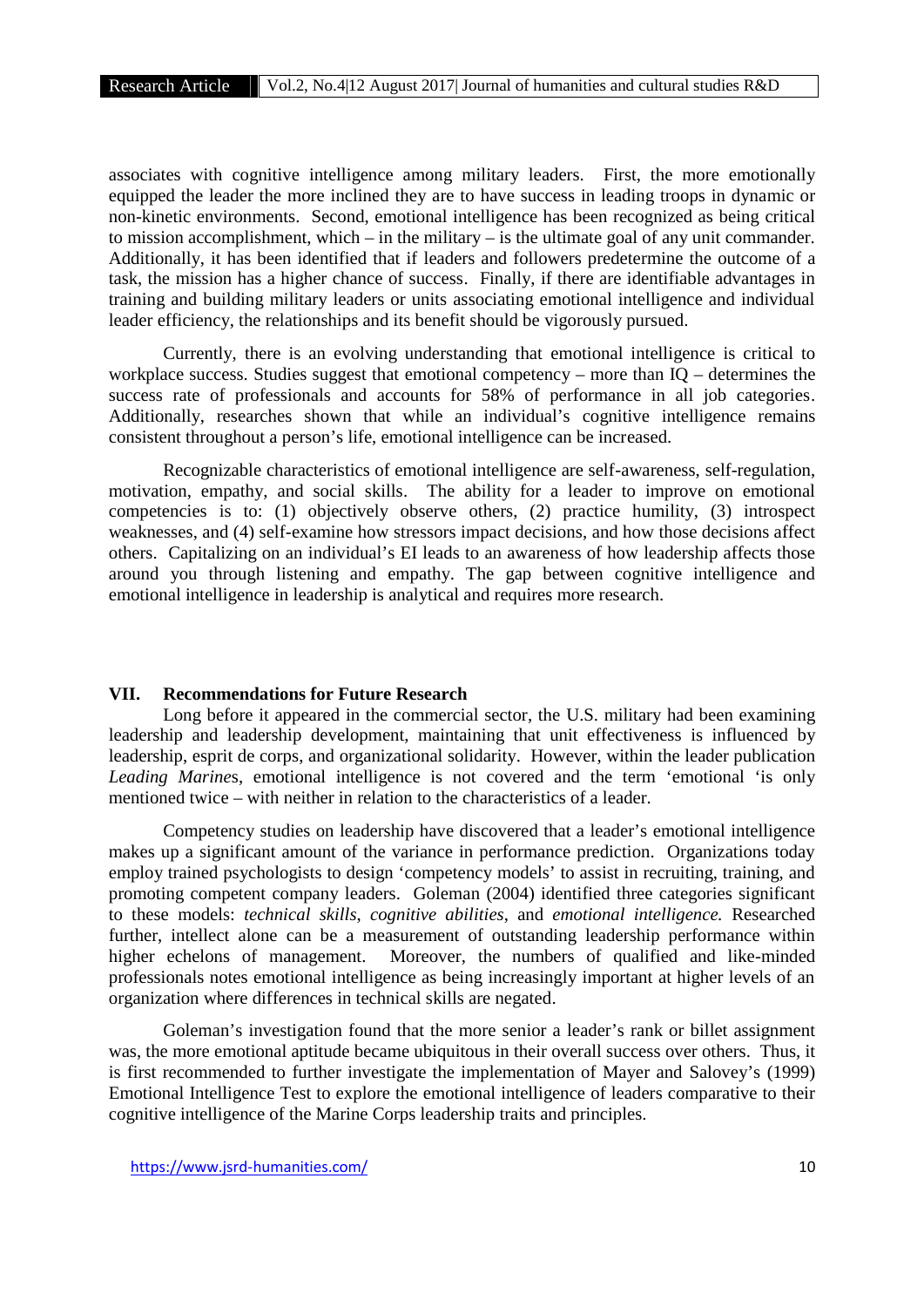Due to research constraints, the dissimilarities between enlisted personnel's and officer'sEIswas not investigated in this paper. On applying anecdotal evidence regarding leadership traits between non-commissioned officers and commissioned officers, NCOs are found to have a relatively higher emotional intelligence score than commissioned officers. There is an apparent strong connection between a leader's emotional aptitude and their effectiveness. Grounded in this data senior Marine leaders could consider that NCOs place greater importance on understanding their subordinates' emotions, along with their own ability to use their emotions to accomplish the mission.

NCOs are the backbone of the Corps and are expected to display certain interpersonal skills when dealing with subordinates. By using the Emotional Intelligence Test, Version 2 (MSCEIT v.2) on U.S. Army soldiers, research has shown that the NCOs' emphasis on others – rather than themselves – was higher when compared to that of commissioned officers. Therefore, it can be concluded that NCOs value emotions when taking care of and motivating others.

Second, this researcher recommends that Marine leadership training comprise both physical training and assessments in EI. Literature review conducted on emotional intelligence has revealed that emotional understanding is an essential component to leadership. Research supports emotional intelligence as an indispensable trait important in encouraging followers and those leaders must be familiar with their individual emotions and the emotions of others. Research has also shown that if an individual's emotional intelligence is high, that person may be successful in their responsibilities (Meadows, 2015).

Third, the Marine Corps could create more balanced Marines by complementing a leader's cognitive intelligence with their emotional competencies. By using emotional competency assessments, higher emotional intelligence scores could result in higher self efficacy. This would result in a stronger ability to lead and be led.

Bradberry and Greaves (2009) outlined strategies for constructing EI; in their book *Emotional Intelligence 2.0*.Self-awareness and social awareness are strategies that address all aspects of emotional intelligence. The U.S. Marine Corps could benefit by incorporating this knowledge into its leadership doctrine.

#### Self-Awareness Strategies:

Quit identifying emotions as positive or negative: Good or bad, emotions will run their course if opinions are suspended.

 Observe the ripple effect of your emotions: Your emotions affect everyone around you. Embrace discomfort: Instead of avoidance, emotion – good or bad – should be sought out and worked through.

Understand your physical emotions: The body and mind are tightly connected; physical responses can help one understand one's emotions.

• Know who and what pushes your emotions: Knowing your triggers can help you manage them.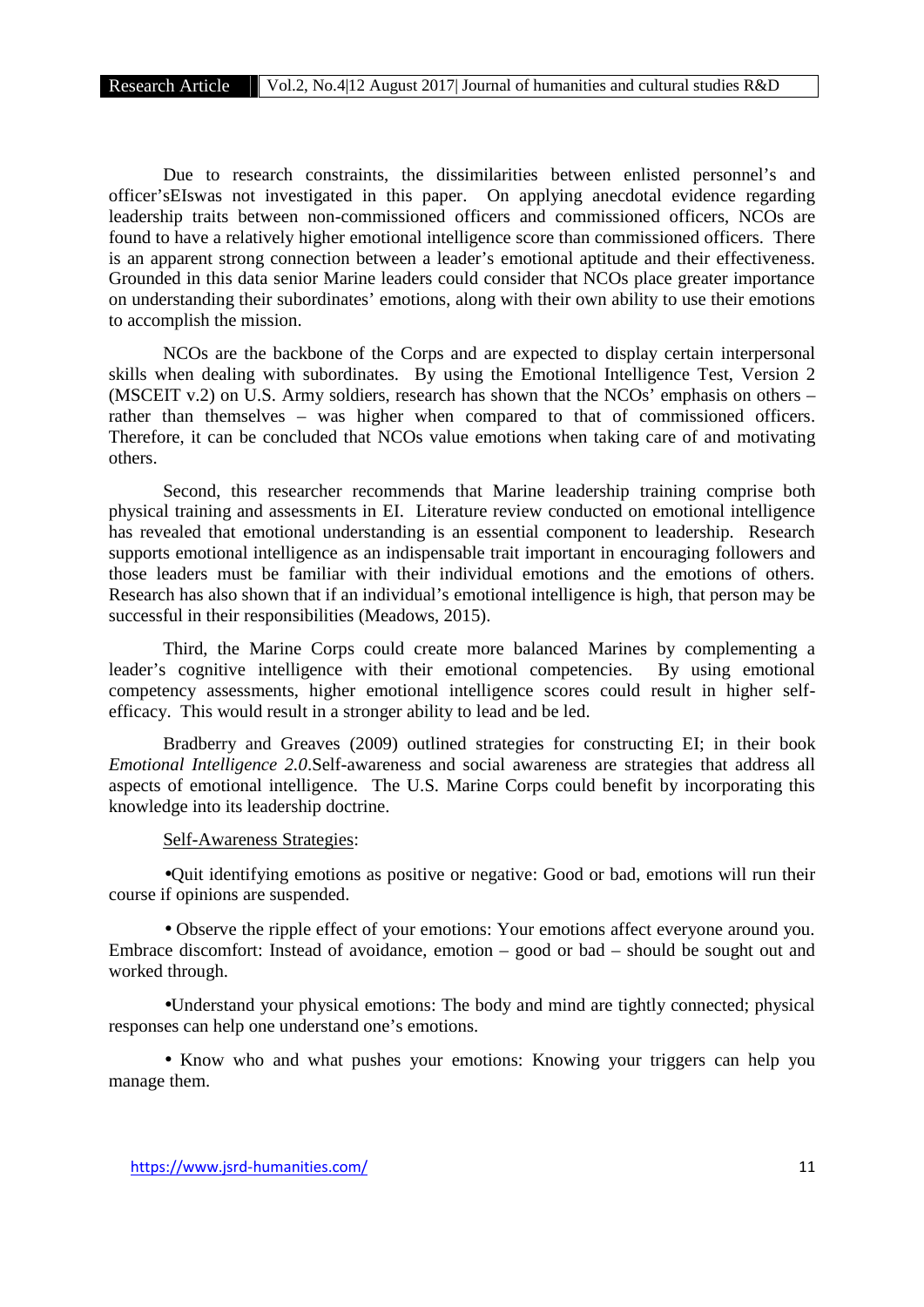Watch yourself like a hawk: Develop an objective view of your emotions as you are experiencing them.

Some of the strategies the Military would be wise to incorporate into their training for commissioned officers, in order to develop their OEAare listed below.

#### Social Awareness Strategies:

 Watch body language: Eye contact, facial expressions, and posture will give clues to a person's emotions.

 Go on a 15-minute tour: Similar to 'management by walking around, 'the mission of this tour is to walk around observing the emotions in and mood of the workplace.

 Practice the art of listening: Set aside distractions and fully observe and listen to the person communicating in order to sense emotions as well as hear the message.

• Test for accuracy: When in doubt, just ask. Ask if what you're observing in people or the situation is actually what is occurring.

The information collected in this study showed a distinctive gap in military literature explaining emotional intelligence with no explicit language clarifying the direct use and/or understanding of emotional acumen in leadership. Future research should also investigate: 1) better emotional intelligence developmental programs and 2) create coordinating instructions on how to effectively use emotional intelligence within current leadership doctrine.

#### **VIII. Conclusion**

The purpose of this paper was to understand if Taylor-Clark's investigation of emotional versus cognitive intelligence in the U.S. Army is an appropriate discussion within the U.S. Marine Corps leadership doctrine. As with Taylor-Clark's analysis, this study has uncovered that the U.S. Marine Corps' leadership policies and practices fails to recognize a direct connection between individual emotional intelligence and the Corps' leadership traits and principles, although implying that emotions are an integral part of the Marine Corps' view of a competent leader.

The apparent lack of emphasis or awareness of emotional intelligence in doctrinal leadership or development within the Marine Corps is naïve, considering the current socio political climate. There are doctrinal gaps of emotional intelligence not found in past or current Marine Corps leadership publications. When qualities associated to emotional intelligence were defined in the Marines' doctrine, there were no coordinating or subsequent guidance for how leaders were to develop emotional intelligence as a leadership trait. There are; however, numerous doctrine on cognitive intelligence for leadership. This is surprising considering the link between cognitive intelligence and general intelligence has been well-documented with evidence also suggesting a connection between cognitive ability and emotional intelligence.

Twenty-five years after Salovey and Mayer introduced the concept of emotional intelligence; it remains important to qualitative, quantitative, and mixed methods research (Mayer & Salovey, 1990). Emotional intelligence focuses on the mental abilities of an individual to apply knowledge and information provided by emotions for the improvement of cognitive capabilities. The present paper brings together articles, theories, and ideas established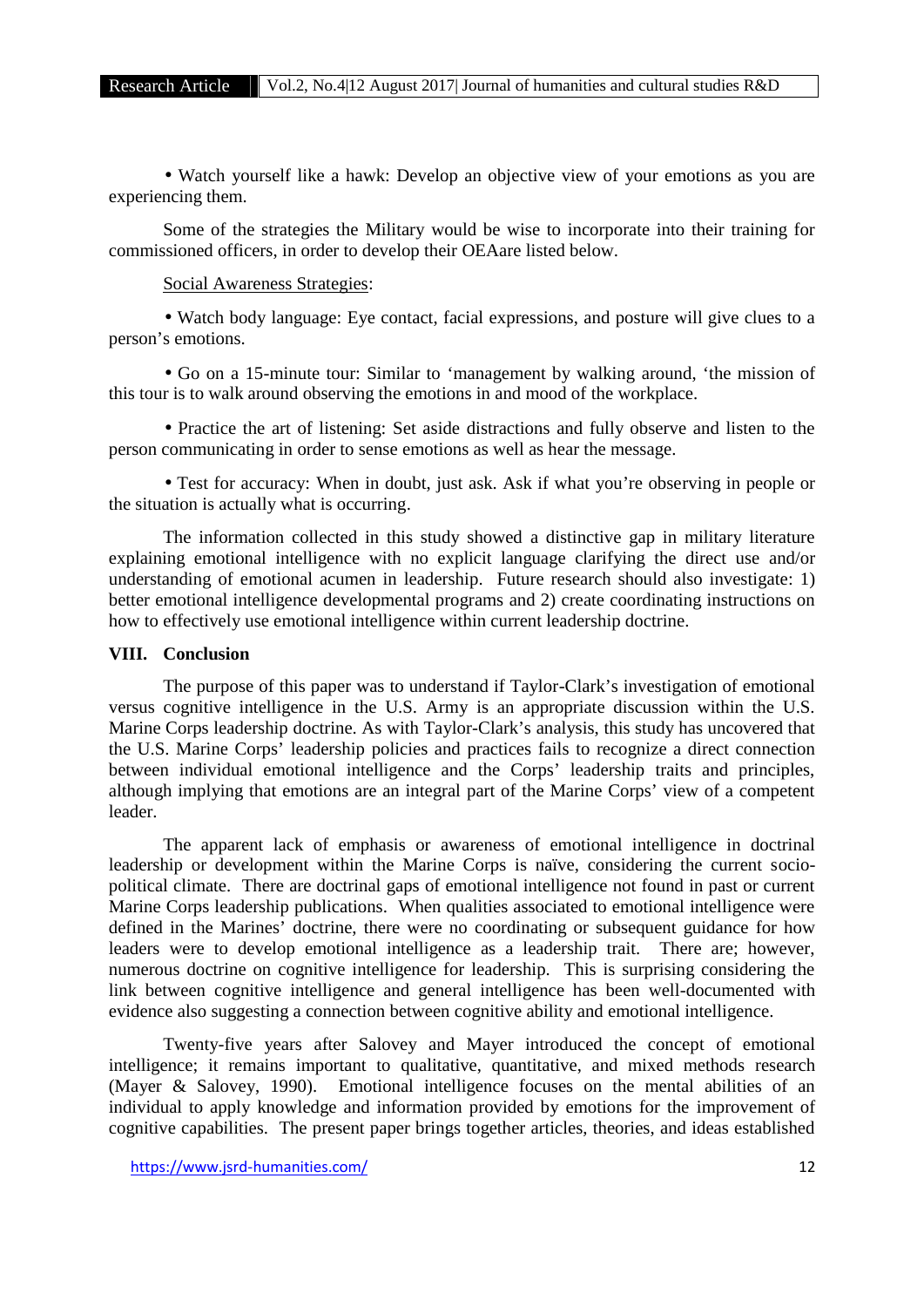from previous studies conclusions on the relevance of emotional intelligence in different domains of daily life, including workplace performance (i.e. leadership). Although investigators and academics debate whether emotional intelligence impacts cognitive abilities beyond the well-known contribution of IQ and personality traits. This paper was meant to serve as an exploratory literature review of the Marine Corps training and understanding of emotional intelligence.

The difference in leadership perceptions of emotional intelligence can influence a leader's overall cognitive intelligence and thus their success as leaders. There is a real need for further exploratory studies that may involve surveying non-commissioned and commissioned officers separately or applying current emotional intelligence measurements to establish a baseline among Marines. Together these studies may suggest that emotional intelligence is a relevant and useful variable for understanding and explaining various human emotions within leadership, although further research could explain its importance relative to cognitive intelligence.

#### **Bibliography**

- Air University . (2014, February 11). *Strategic Leadership Studies*. Retrieved from Competencies & Skills: http://leadership.au.af.mil/sls-skil.htm#marines
- Bradberry, T., & Greaves, J. (2009). *In Emotional intelligence 2.0.* San Diego, CA: TalentSmart.
- Brown, T., Rivera, I., Ross, K., Phillips, J., Smith, K., & Vogel-Walcutt, J. (2012). *Final Report for Base Contract: Development of the Initial Small Unit Decision Making (SUDM) Assessment Battery.* Orlando, FL: Cognitive Performance Group LLC. Retrieved from http://oai.dtic.mil/oai/oai?verb=getRecord&metadataPrefix=html&identifier=ADA57355 3
- Caruso, D., Mayer, J., & Salovey, P. (1999). Emotional Intelligence Meets Traditional Standards for an Intelligence. *Intelligence, 27*, 297-298.
- Cole, M., Humphrey, R., & Walter, F. (2011). Emotional Intelligence: Sin qua non of leadership or folderol. *Academy of Management Excutive, 25*(1), 45-59.
- Fletcher, J., & Morrison, J. (2002). *Cognitive Readiness (IDA Paper P-3735).* Alexandria, VA: Institute for Defense Analyses.
- Fletcher, J., & Wind, A. (2014). The Evolving Definition of Cognitive Readiness for Military Operations. In H. O. (eds.), *Teaching and Measuring Cognitive Readiness* (pp. 25-52). New York: Springer Science+Business Media . doi:10.1007/978-1-4614-7579-8\_2

Goleman, D. (2004). What makes a leader? *Harvard Business Review*, 1-11.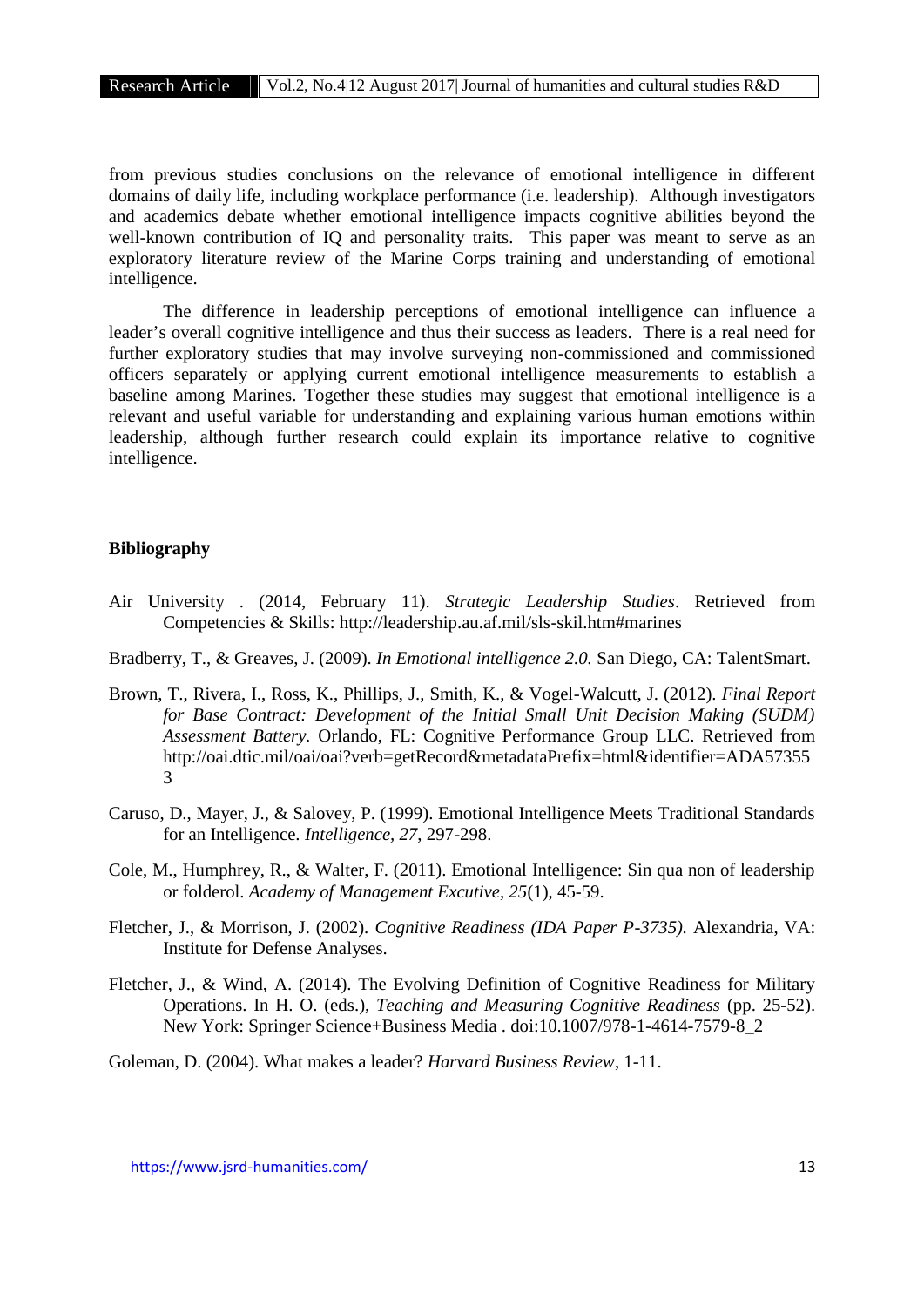- Headquarters United States Marine Corps. (2014). *Marine Corps Warfighting Pubication - Leading Marines.* Wasington, D.C: Marine Corps Expeditionary Force Development System. Retrieved from http://www.marines.mil/Portals/59/MCWP%206-11\_Part1.pdf
- Headquarters, Department of the Army. (2015). *Army Doctrine Reference Publication 6-22.* Washington, DC: Government Printing Office.
- Mayer, J., & Salovey, P. (1990). Emotional intelligence. *Imagination, cognition and personality, 9*(3), 185-211.
- Meadows, M. (2015). *Confidence: How to overcome your limiting beliefs and achieve your goals.* San Bernardino, CA: Meadows Publishing.
- Taylor-Clark, T. (2015). *Emotional Intelligence Competencies and The Amry Leadership Requirments Model.* U.S. Army Command and General Staff College, Fort Leavenworth, KS. Retrieved February 12, 2017, from www.dtic.mil/cgi bin/GetTRDoc?AD=ADA623911

# **I Introduction**

It has been 18 years since former Marine Commandant General Charles Krulak, conceived the term "Three Block War" (Krulak, 1999). The Three Block War is a fictitious story of Corporal Hernandez and the Marines of  $2<sup>nd</sup>$  Platoon, Lima Company. Operating thousands of miles from the center of Marine Corps leadership, Marines are expected to display a high level of cognitive acuity to leadership and military bearing that embodies what it means to be a United States Marine. Successes of such a demanding position under severe conditions require an unwavering maturity, unparalleled decision-making abilities, and intestinal fortitude.

In the current period of 24-hour media and frontline reporting, every decision a Marine makes may be tried in the press and by the opinions of social media. General Krulak, "In many cases, the individual Marine [leader] will be the most conspicuous symbol of American foreign policy and will potentially influence not only the immediate tactical situation but the operational and strategic levels as well" (Krulak, 1999; Liddy, 2002). As the politicization of the U.S. military increases so too does leadership amongst Marines. As indispensable as the U.S. Marine Corps is for the preservation of democracy and to U.S. foreign diplomacy, it is critical to redefine and re-educate Marines on effective military leadership.

# **II The Marine Corps Leadership**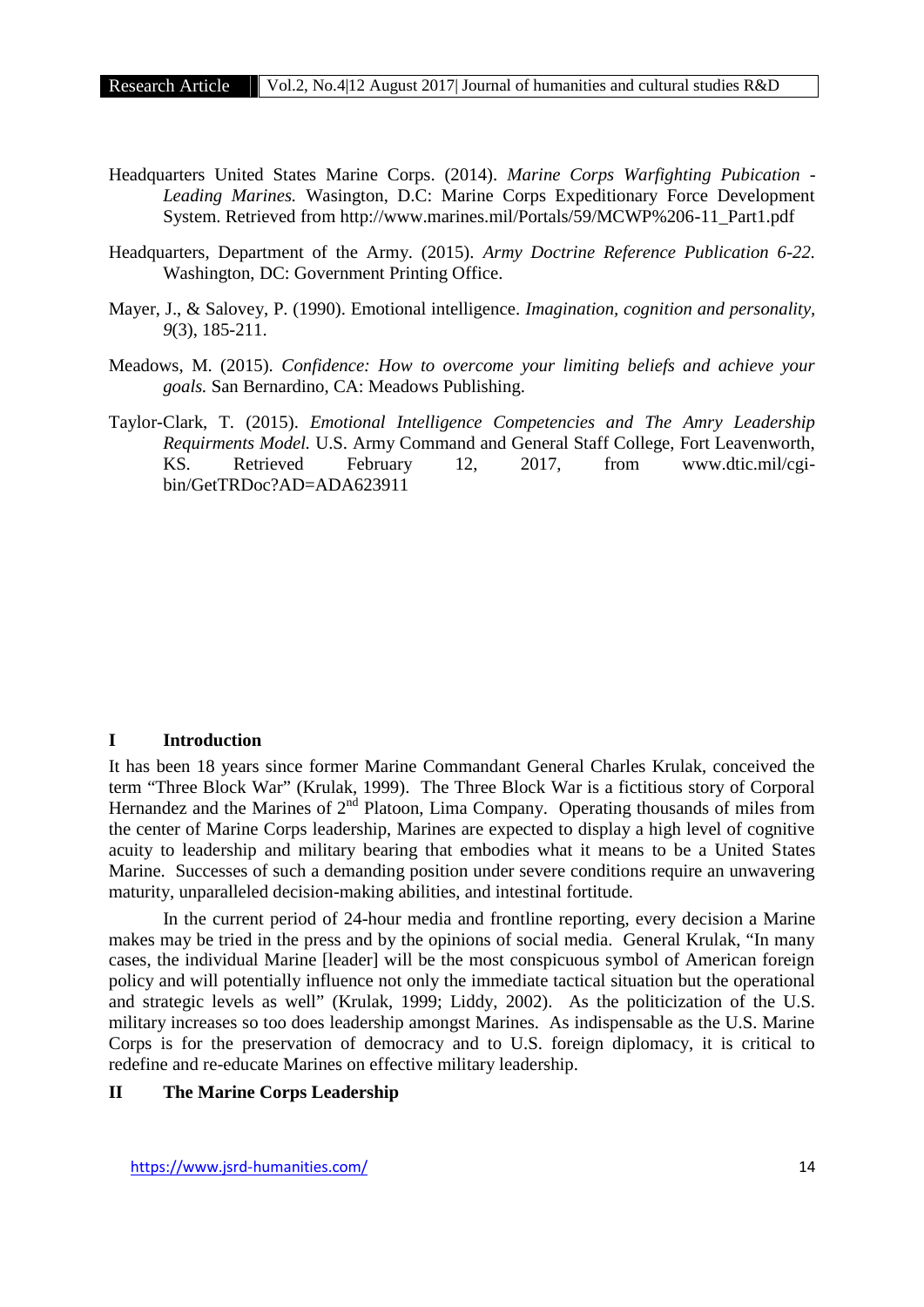Leadership, "The process by which an agent prompts a subordinate to behave in a desired manner" (Bennis, 1959) or "The process of influencing an organized group towards accomplishing its goals" (Behling & Roach, 1984).Although few Marines can independently agree on what makes a good, if not great, Marine leader. All will agree that the foundation for their success as leaders originates from the Marine Corps leadership traits and principles (Dye, 2011). Found in any locker room or collegiate ethics binder - dedication, initiative, selflessness, and integrity - are qualities apparent to even the casual observer. However, some not-so-obvious like *tact*, define the way Marines think twice before making decisions of professional courtesy.

Marine Corps leadership is not a catch phrase or a gimmick. The Marine Corps is held together by the authority of its leaders and where its structures and procedures are only useful if individual subordinate Marines give faith to that system. Highly motivated and well-trained individuals provide the only guarantee that the Marines are capable of such, almost, blind following from its members.

There are numerous approaches to leadership and proponents of each proclaim his or her "style" more effective over the rest; Piaget, Friedman, Skinner, Barge and Fairhurst, and Marine Corps leaders themselves. However, a Marine must exercise an adaptable leadership predisposition in accordance with the situation in which he or she finds himself or herself. Leadership in warfare is not that complicated nor is it suggested to be easy; however, it is deceptively simple (Swain, 1973). Marine leaders receive numerous hours of instruction on threat-focused decision-making, initiative-based training, acclimatization, responsive and adjustment procedures, and counteroffensive and defensive techniques (Cojocar, 2011).

Piaget's (Flavel, 1999) cognitive theory explaining the process of child developmental as a form of adaptation resulting from biological maturation and environmental experience is a learning concept for Marines. The ability to understand an environment is based on how the individual interprets their reality created by previous experiences. However, if there are no skills to scaffold from, the Marine Corps adopts objectivism to replace constructivism.

The Corps' training and education objectives assume newer Marines understand their role is to learn, while it is the job of the educated, more senior Marines, to teach them. Education for these Marines is to learn only the objective truth of their environment as taught to them by their leaders. Individual decision-making about the environment is stripped away and replaced with strict objectivism. Nevertheless, to ensure the end-state of creating effective Marine leaders, shaping is also commonplace.

Shaping correlates directly to the procedural reinforcement of a progressive sequence of subtle behavioral modifications toward a particular conduct, beginning with the initial molding of a civilian to a Marine in boot camp. The implementation of Marine Corps leadership shaping procedures requires; however, an opposite approach to Friedman who discusses shaping as a subtle, natural variation in the way actions are performed (Friedman, 2009). The Marine Corps shapes its required behaviors forcefully and aggressively.

B.F. Skinner's 'operant conditioning' believes that there should be a focus on the observable origins to behavior as an alternative to rationalizing the internal cognitive beliefs of individuals (McLeod, 2009). However, a difference between Skinner's 'operant conditioning' and 'classical conditioning' when referencing Marine Corps leadership is that leadership in the Marine Corps does not look for a voluntary response that may be followed by a reinforcing stimulus. In contrast, Marine leaders look to classical conditioning when a stimulus automatically triggers an involuntary response (e.g., using rifle range targets that look like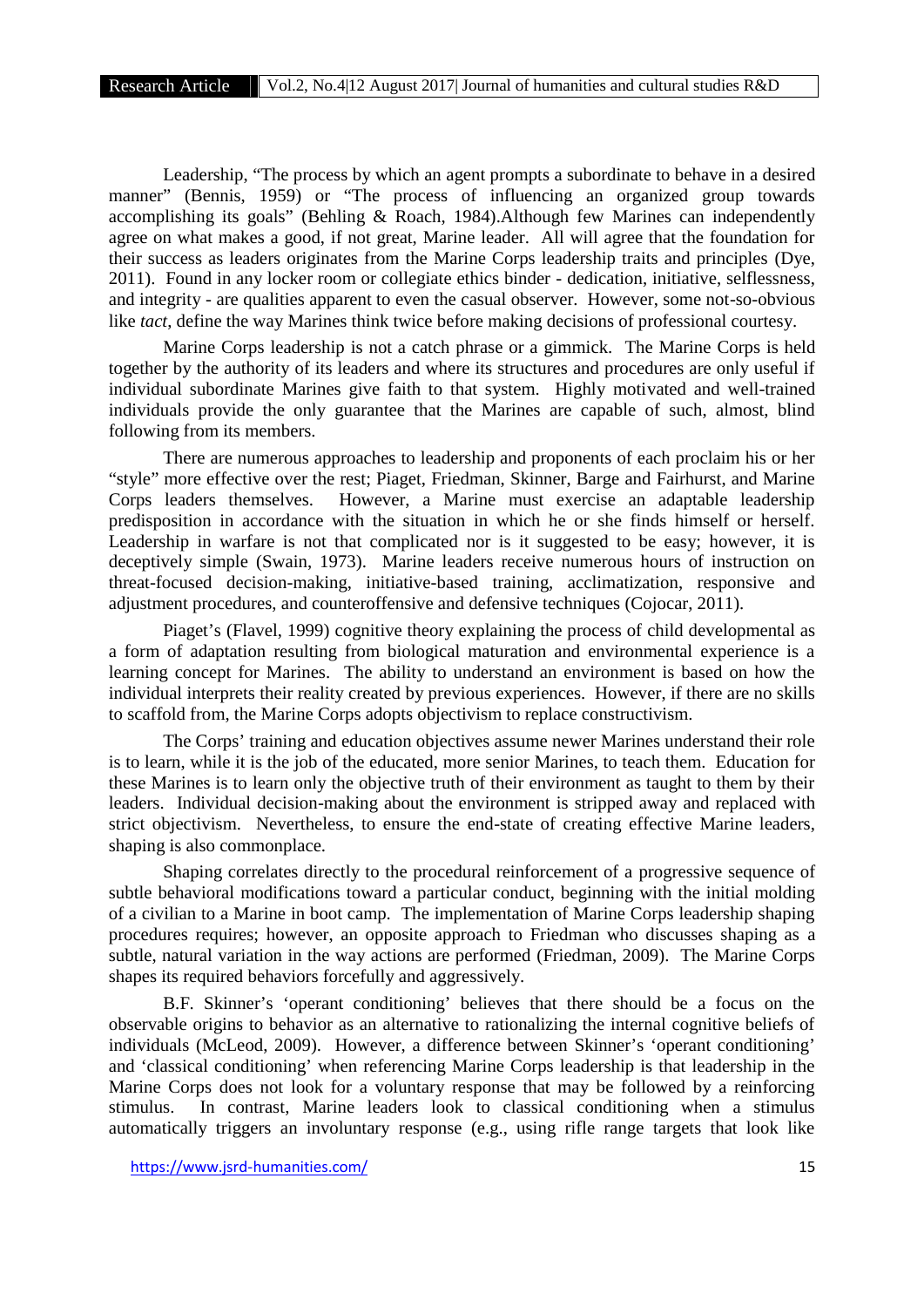humans, dehumanizing the enemy) (The Basic School, 2013). Thus, the Corps's ethos of *loyalty* and *instant willingness obedience to orders* go against conventional and contemporary theories of individual changes in behavior.

In met cognition, *thinking about thinking* (Bartlett, Burley, Dixon, Gannon, Knarr, & Schatz, 2012), though widely acceptable in civilian society, is a danger to the good order and discipline of n the Corps. Marines are led through a push-pull method with little room for subjective interpretation. However, after over a decade and a half of asymmetrical conflicts, the Corps' is beginning to identify trends of newer Marines who are joining with a greater sense of self-awareness, self-assuredness, and with an advanced comprehension of metacognition. Therein lays the next evolution of Marine Corps leadership; *leadership*, the experience of leaders, becoming cognitively self-aware through systematic thinking (Pripoae-Serbanescu, 2012).

## **III Requirements of Good Leadership**

Ar-Rutbah, Rawa, H t, and Baghdadi were battles fought by U.S. Marines throughout the second Gulf War. Over ten years later, the names of these cities are fading and carelessly so too are the leadership lessons learned. The most incredulous mistake leaders from these battles could make, are to let time lapse experience and be replaced with SOPs (Standard Operating Procedures) written after the fact.

Decision-making in leadership as a researchable and teachable subject area can be viewed with mixed success. At worst, research in leadership and instruction can be a tedious labyrinth of inconsistent definitions and misdirected findings. Although some leadership theorists may separate the definitions of leadership and decision-making (Carson & King, 2005), others offer a solution to the state of molasses that has become leadership within the Marine Corps. Carson & King (2005) proposed a solution to separate, via empowerment, recognized leadership practices and definitions from the vague institutional [Marine Corps] constructs of leadership and decision-making, as they may be traditionally defined, and into constructs with much more effectiveness and functionality. One such construct is that of empowerment.

The emergence of numerous threats has added a complexity to war, the multiplicity of individuals involved, and the blurring between traditional categories of armed conflict (Cojocar, 2011). Insurgent and extremist strategies, the frequency of unstable conflicts, difficulty within a socio-developmental region, and importance on decentralizing operations have created leadership and decision-making challenges amongst leaders. If unit leaders are not empowered to make decisions within an asymmetrical battle space, they will become predisposed to delay their actions while waiting for orders and information (Gehler, 2005).

Dispersed operations, adaptive adversaries, rules of engagement, and mission diversity have shown gaps in training, technology procurement and implementation, and personnel management within the Marine Corps. These environmental contexts should be researched as possible causes for paralysis of battlefield leadership. In the meantime, senior leaders should begin adapting to the asymmetrical warfare by understanding the depth and complexity of challenges facing small unit leaders and educating them on individual and collective subjects (e.g. media relations, cultural awareness, and the human element of war fighting) (Liddy, 2002).

Also, the Marine Corps must begin to study the archetypical characteristics of men and women currently joining the Corps. Retired Marine veteran recently commented on how Marines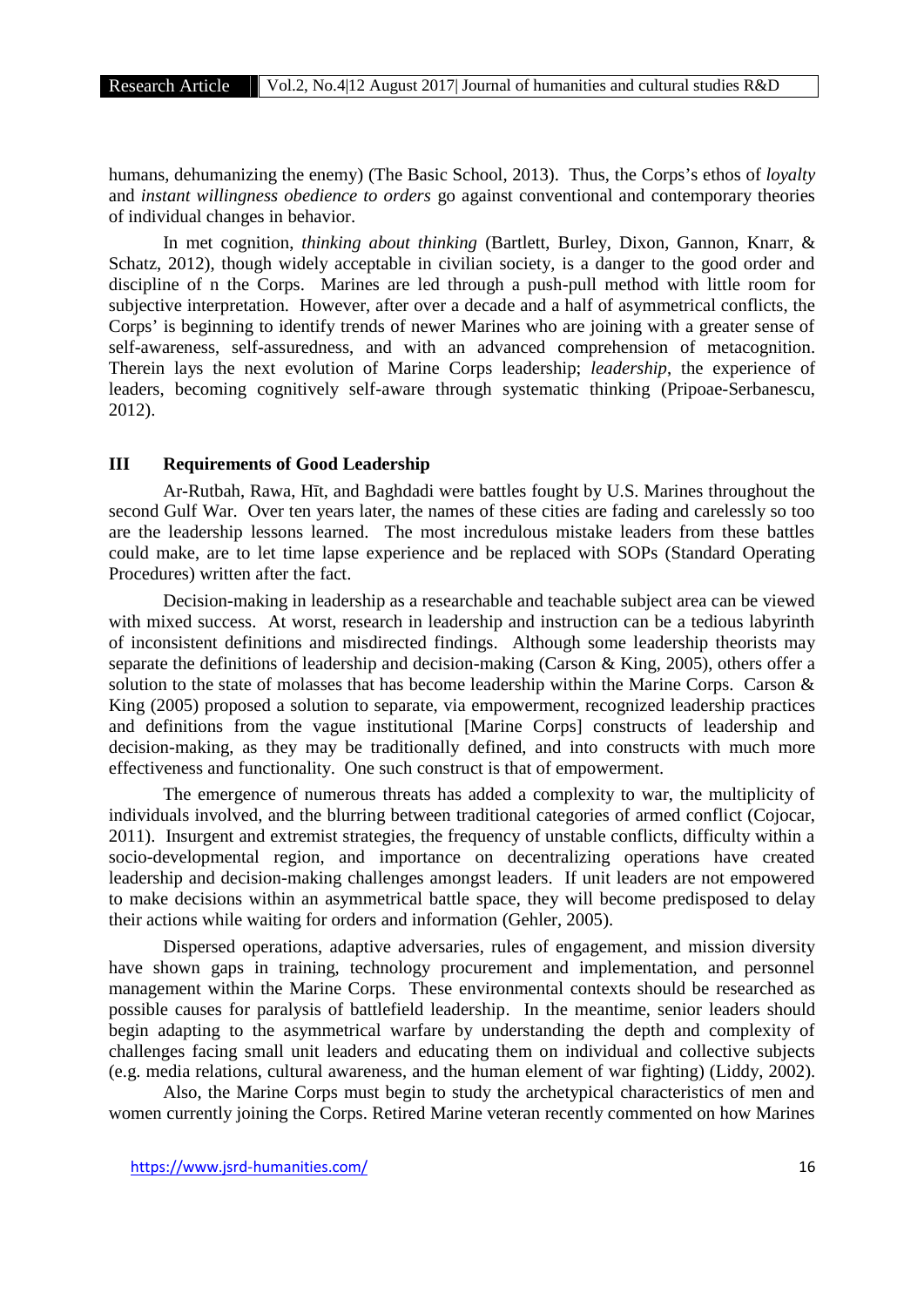of current engagements and those of the Vietnam War think about conflicts and the profession of being Marines.

Marines embrace the warrior archetype more than other branches. The shadow of this is patriarchy, misogyny, and brutality. We are trained to be killing machines, deadening all emotion except anger. We're told we don't have the luxury of sensitivity, so we objectify everything (Russ, 2017) (as cited by Parker, 2017).

In contrast to criticismof thevisiblyout-of-date thinking about being a Marine in today's society.Servicemembers complaints of a structure too rigid for career advancement at some military institutions, such as West Point, haveaccelerated military changes from the Department Defense. Who, currently plan to restructure the system for promotion and agreeto a more flexible recruiting structure forofficer allocations and promotions (Lilley, 2016).

With half of the current U.S. Marine Corps active force from the millennialgeneration(Lilley, 2016). The Corps' ability to create effective leaders must start at understanding those who look to join in a period that may not conveniently fit into the ethos and characterized demands of the Corps' "Old Guard."

The complex and hybrid environments, e.g., Iraq and Afghanistan, have led to the resourcefulness of newer, generational, leaders in unconventional battle situations (National Research Council, 2012). Imaginative in creating on-the-spot strategies to lessen the effects of resource gaps. The current small unit leader is encouraging higher echelon leaders to look to their experience as informed decision makers specifically, in asymmetrical leadership situations. The unit leader uses his or her decision-making to influence senior leaders and to inspire junior subordinates.

The United States Army has released its Field Manual (FM) 5-0, *The Operations Process* that characterizes the attitude shift to developing flexible leaders in design making. The intent is to educate leaders who can unconventionally think and can recognize the complexity of a problem before seeking its solution (Cojocar, 2011). Understanding complex problems within an assumed context will allow leaders to cognitively take part in the visualization, understanding, decision, and direction phases of the unit leader responsibilities.

To this end, Roth well (2010) investigated leadership readiness versus the potential for leadership to differentiate between individuals with future leadership potential and those ready to lead. This interpretation of the formulation of one's ability or potential to lead is also dependent on supporting dynamics, such as the genetics of nature in preparing a leader for the refinement of the nurturing process. To capitalize on the leadership readiness, the Marine Corps' Training and Education Command (TECOM) has established the Small Unit Decision Making (SUDM)(Brown, et al., 2012)program that focuses on the leader's cognitive capacity for sense making, adaptability, problem-solving, metacognition, and attention control. The initiative will improve the skill level of small unit leaders across the Marine Air Ground Task Force MAGTF and prepare leaders with the abilities to evaluate, determine, and perform while deployed in a dispersed environment (Brown, et al., 2012). Training and Education Command administrators are converting instructional procedures into tangible forms (e.g., prepared handbooks and instructor development discussions).

Collins (2001), famously stated, "Leaders of companies that go from good to great start not with 'where' but with 'who.' They start by getting the right people on the bus, the wrong people off the bus, and the right people in the right seats. They stick with that discipline—first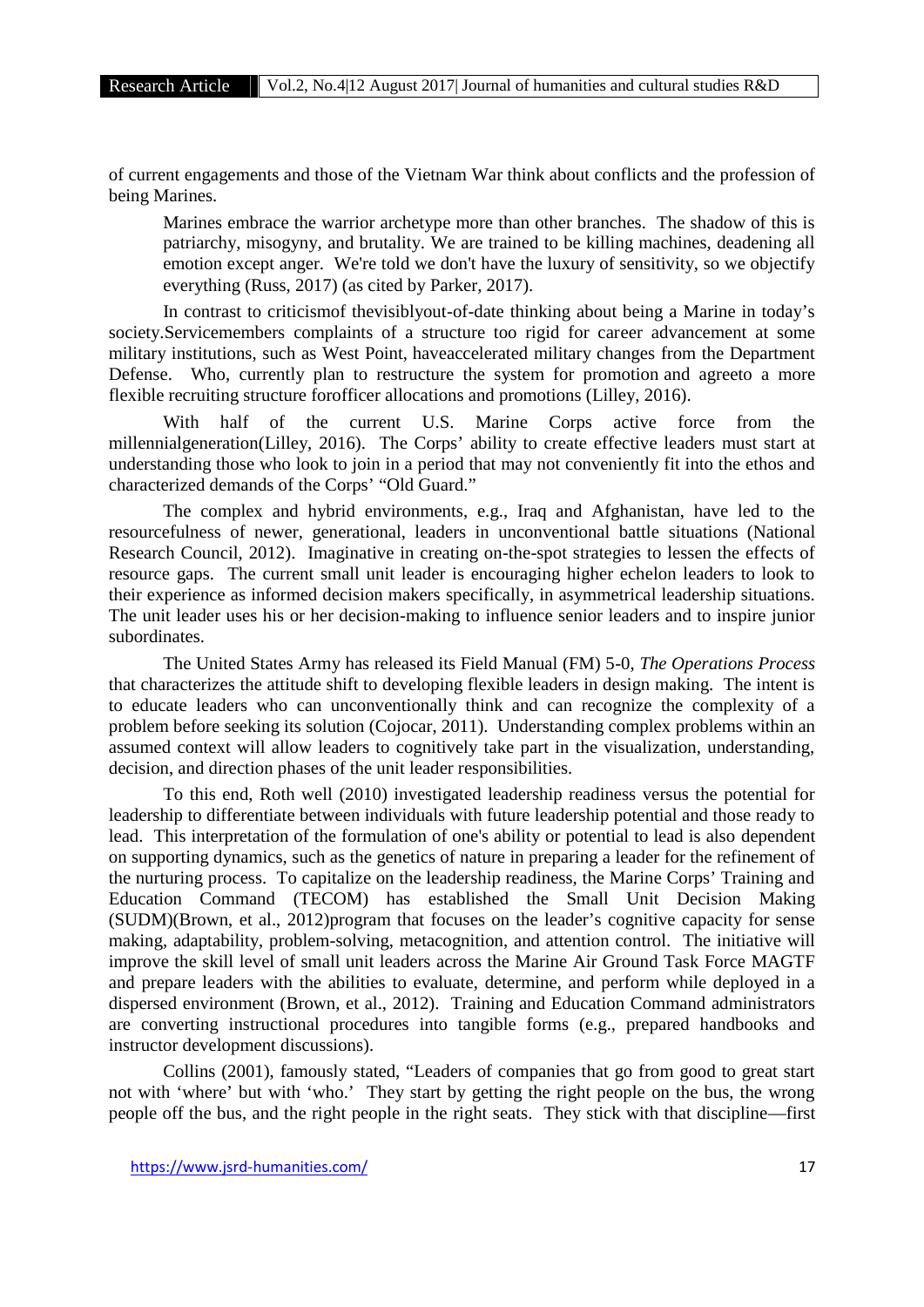the people, then the direction—no matter how dire the circumstances." The SUDM initiative is, superficially, the Marine Corps' "bus" of creating and keeping great leaders.

# **IV Characteristics of Leadership**

Michael Maccoby (1981) (as cited in Clawson, 2006) approached leadership with what he saw was the four character traits of leadership: *craft, enterprise, career,* and *self*. Within each trait, Maccoby found that a leader's role orientation carried positive and negative effects. First, a leader's craft positively reflects his or her as traditionally oriented to independent thinking, hardworking, and skilled. Alternatively, the negative display of the craft trait shows his or her propensity to become inflexible and suspicious. This suspicion has become expectedly pervasive throughout the military between lower Marines and senior leaders.

A survey conducted by the U.S. Army found that participants believed destructive leaders are focused on visible short-term mission objectives and are indifferent about, or ignorant to, troop morale. The majority of subordinates see this current craft style of leadership as arrogant, self-serving, and inflexible. Military leaders are in a unique position to be close to their subordinates, and yet they may be the last to detect their flawed crafted behavior (Reed, 2004).

Second, the enterprising leader displays positive characteristics of daring and entrepreneurial prowess toward their work and organization, whereas negatively he or she can be instrumental, calculating, and uncaring. The Marine Corps holds Marines to a high standard of professional and personal conduct. However, because of previous combat incidents involving Marines, this conduct has become the target of criticism by Marine insiders and detractors alike.

Third, Maccoby discusses how positively the career trait of a leader can reflect the professional and meritocratic life of a person. On the other hand, it can negatively subjugate a leader to bureaucracy and fearfulness. Whether it is faithfulness to the organization or fear of retaliation from senior leaders, most of what happens within an organizational [leadership] career are unknown to the public (Sun, 2009). It has not been lost in writing this paper how many reports of toxic leadership have come from the U.S. Army and not the Marine Corps; therefore, casting doubt if the Corps, is in fact, having a leadership crisis. However, this very veil of secret internal discrimination and intimidation lends to Maccoby'sjustificationof why the career trait is important.

Finally, self is a leadership characteristic that when positively identified with can propel a leader to become experimental and self-developing. However, when negatively associated with it can impede a leader into escapist roles and rebellious behaviors. Most recently, the Corps has navigated through accusations of senior leaders scape goating juniors for monumental issues that they too were a part of in their lack of understanding leadership control within the Marines. A notable case, a former senior commander of the Corps stating his office would, "crush…the Marines responsible" (deGrandpre, 2015).

#### **V Leadership Realignment**

Leadership is about coping with change that begins with establishing a direction and aligning individuals to a successful outcome. The successful development of an organization's strategy depends on the growth and maturity of its leaders at all levels. Leaders must be able to balance the demanding requirements of the organization while providing for subordinates (McCausland, 2008).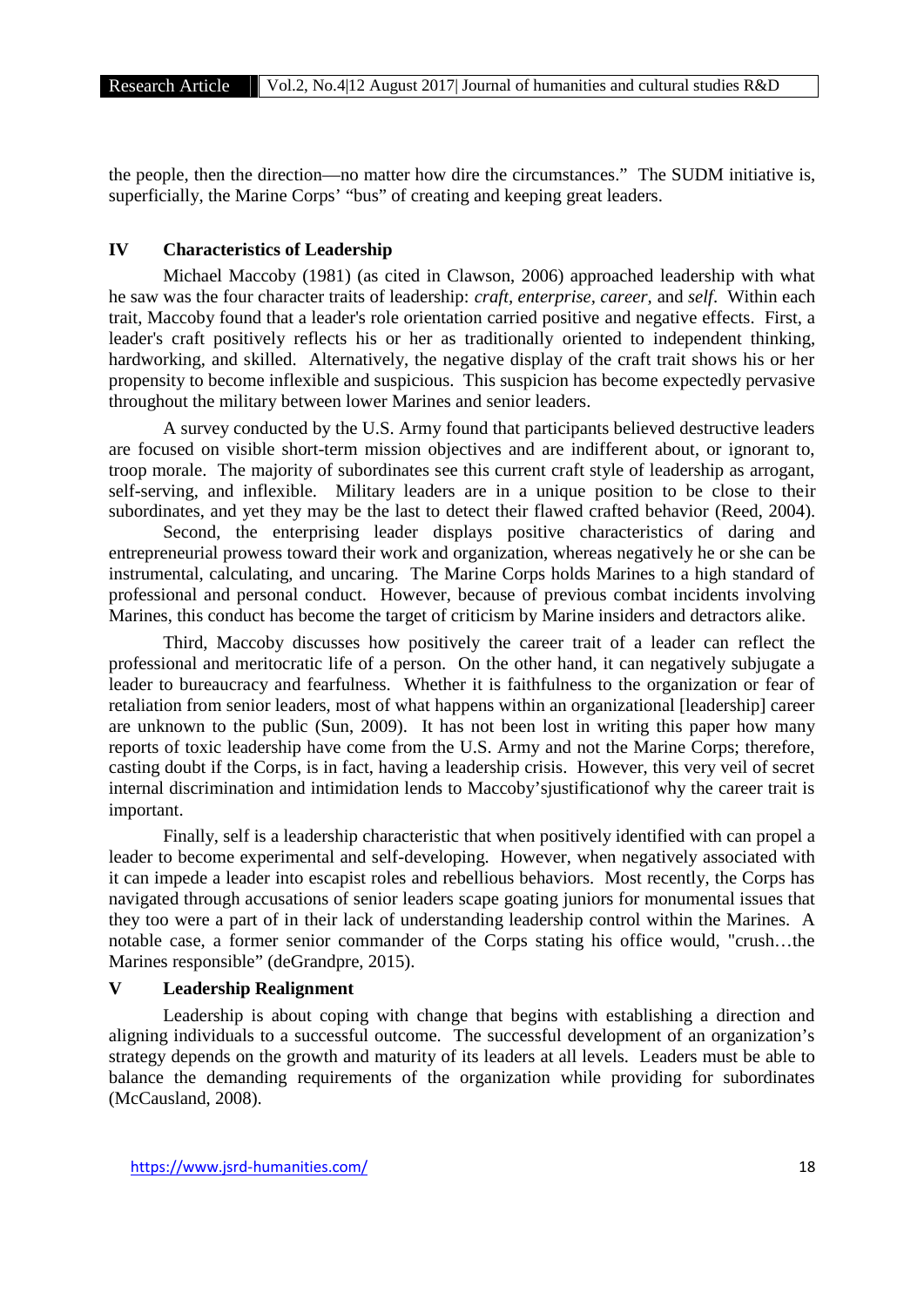Although there are numerous civilian and military articles, publications, and books on leadership. The United States Marine Corps continues to develop modern leadership theories and practices. Leadership and individual actions are what separate leaders and followers in the Marine Corps from counterparts in other organizations. The military develops and implements continuous professional military education (PME) courses and schools that instruct Marines from the lowest level to the highest rank of leadership. All Marines at some point in their career will assume the role as leader. Therefore, from commissioned officer to junior enlisted, every rank from Private to General is educated in various forms of military accepted leadership.

Given the growth of the United States' defense budget since 9/11 (McCausland, 2008). Leaders have begun to stretch thin their knowledge and interpretation of what has become acceptable leadership versus what was once the only form of leadership. Current global and sociopolitical situations have shaped military leaders to become experts in national influence, planning, coordination, guidance, and decision-making (Liddy, 2002). Even as leadership is a core competency of every Marine, contemporary challenges in conflicts such as Iraq and Afghanistan have highlighted critical sociocultural knowledge gaps in leader development (Laurence, 2011). The ensuing discussion highlights key leadership considerations for Marines, as they are required to make decisions in the face of irregular, asymmetric, and counterinsurgency (COIN) operations.

Today, Marine leaders face overwhelming instability, doubt, complexity, and ambiguity, more so than his or hers civilian counterparts. The complex characterization of a Marine leader's ability to lead and make decisions demands an understanding of his or her ability to lead, follow, and critically think and execute. Circumstances facing small unit leaders in current conflicts require that leaders are given the flexibility in his or hers assigned area while synchronizing their actions with strategic objectives (Szepesy, 2005).

Goleman (2004) discovered that although the traditionally associated qualities of leadership, e.g., resolve, strength, intelligence, and imagination, are necessary for success; they are not enough to create a holistic leader. Ultimately, effective leaders distinguish themselves with a high level of emotional intelligence that includes self-awareness, motivation, empathy, self-control, and a greater use of social skills. Furthermore, Goleman established that leaders with high emotional intelligence scores may positively influence his or hers organizations performance and that emotional intelligence is twice as important as technical and IQ abilities.

Although overall intelligence among commanders is necessary, they must communicate clearly their commanders-intent to subordinates. Retired Lieutenant General Holder argued, "That an over-reliance on a rigid, methodical planning process and the relatively new doctrinal addition of commander's intent had left…some subordinates without a clear understanding of the operation" (Chavous & Dempsey, 2013). Regardless of the intelligence model used, leaders must earn the trust and confidence of their subordinates to accomplish any mission within the parameters of not only the organization's principles and traits of leadership but their clearly defined intent.

Over the past decade of war, an internal struggle between what the definition of a leader and the understanding of a manager has risen amongst the ranks. According to a U.S. Army informal poll that asked, "Leader or Manager." Many of the respondents explained that the military leads troops and manages things (U.S. Army Company Commanders, 2011).

With a necessary break from the traditional military explanation of leadership and with Marine leaders considering a re-direction in leadership training and implementation; there must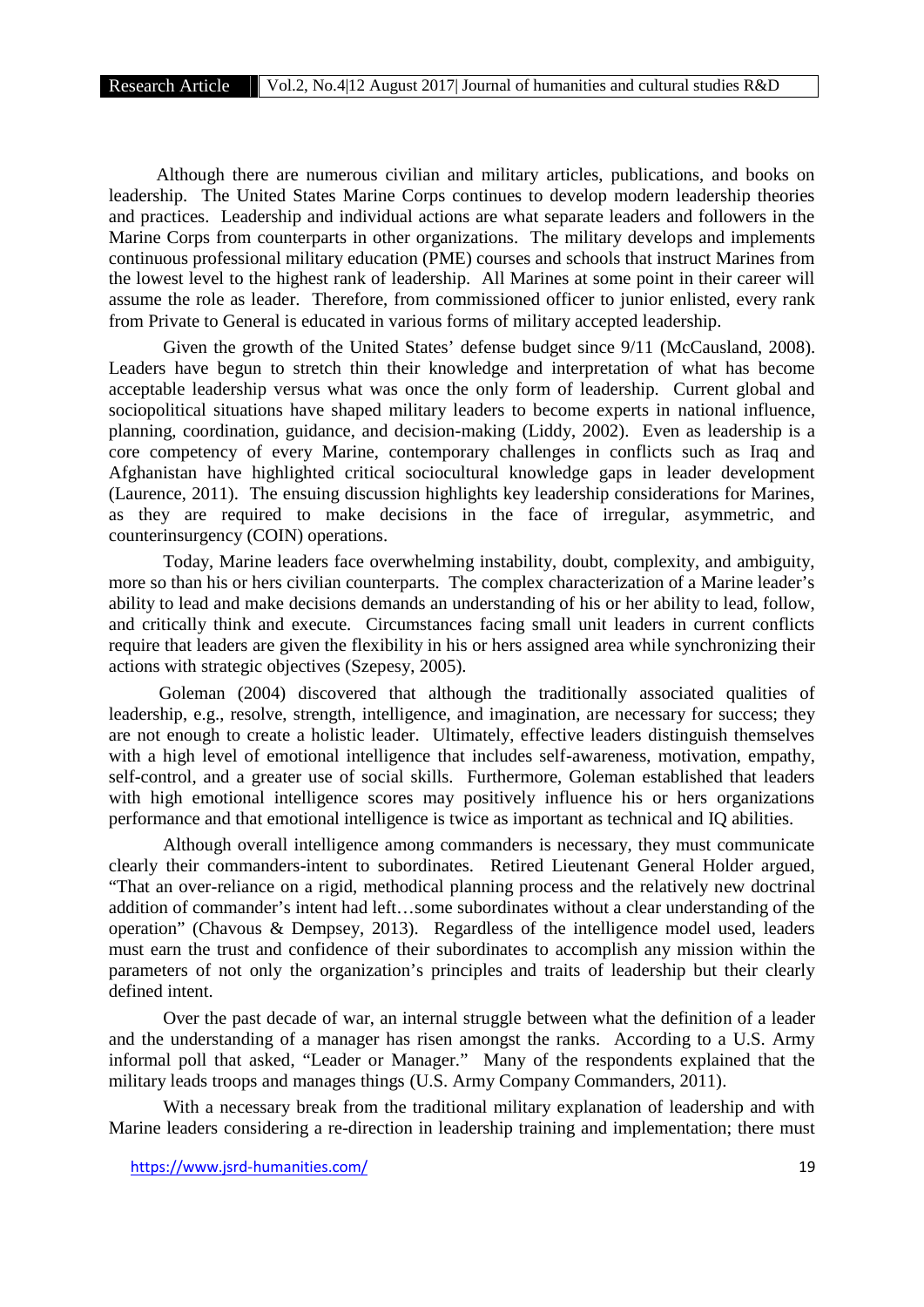be a redefining of Marine Corps leadership that addresses the individual perceptions of what it means to lead. Leadership is how the Corps exercises its full range of international power and it should keep pace with not only the changing socio, political, and economic climate, but with more subtleties of militarism, such as emotional intelligence.

#### **VI Dimensional Threats Facing U.S. Marines**

**a. Definition.** Currently, conflicts around the globe have become politically, socially, and physically complicated. Conflicts over land – as observed between Span and the United Kingdom with Gibraltar, governmental destabilization in Yemen and Venezuela, human atrocities in Syria and Africa, and impoverished states in India and Burma have blurred the lines of conflict containment.

Conflicts are no longer restricted to a region, religion, or state. Cross-border conflicts are happening more frequently and are leading to threats that are more unstable. The United States, in particular, can no longer depend on the security of distance between major warring states and its home shores. Through the advent of technology and an increase in the radicalization of ideologies, there is a clear and present threat to the United States, and her allies, from enemies near and far.

**b. Structures and Similarities.** The challenges faced by U.S. Marines today are unprecedented. Marines have to face threats in the conventional environments of war (land, sea, and air, aerospace) while, more recently, engaging in cyberspace and mind manipulation clashes. These threats are similar in that the enemy commits forces with the intent of dislodging their adversary either physically or through what has become recently popular, through the court of social media opinion. The military has termed this current type of unconventional warfare as asymmetrical. In understanding the structures of current threat dimensions challenging U.S. Marines, asymmetrical warfare must become implicit to all Marine leaders.

Asymmetrical warfare originally suggests a conflict between adversaries where military might and significance differ. However, contemporary military academics have broadened this definition to include dissimilar battlefield tactics and strategies between opposing forces. The recent hit-and-run tactics of insurgents in Iraq and Afghanistan have demonstrated an opponent's ability to think unconventionally from their adversary. Familiarity with their enemy's conventional tactics, their ability to disguise themselves amongst the civilian population, and being able to pick and choose the time and place of a battle are tactics and strategies used to offset the balance of the opposing force.

The four-dimensional threats facing Marines today are almost predictable. The Marine Corps has been engaged in land conflicts in Iraq and Afghanistan since 2002 and have dominated the traditional battlefield with superior personnel (1,400,000), artillery pieces (1,299), tanks (8,848), aircraft (13,444), and ships (415).Even though, currently, the United States is ranked first among 126 other nations in current military capabilities (GFP, 2016). The early stage of the Iraq war, 2003, was the only time when this conventionality of warfare was effective; thus, giving way to increasing unconventional threats of cyber warfare and mind manipulation.

As early as 2009, it was assumed that only criminals used cyber-hacking (warfare) for nefarious purposes. Unlike conventional warfare where the U.S. fielded over 8,000 tanks against Iraq's 297during the second Gulf War. Current battles are fought from the homes and desktops of new age "cyber warriors." Most famous of attacks against a conventional superpower, the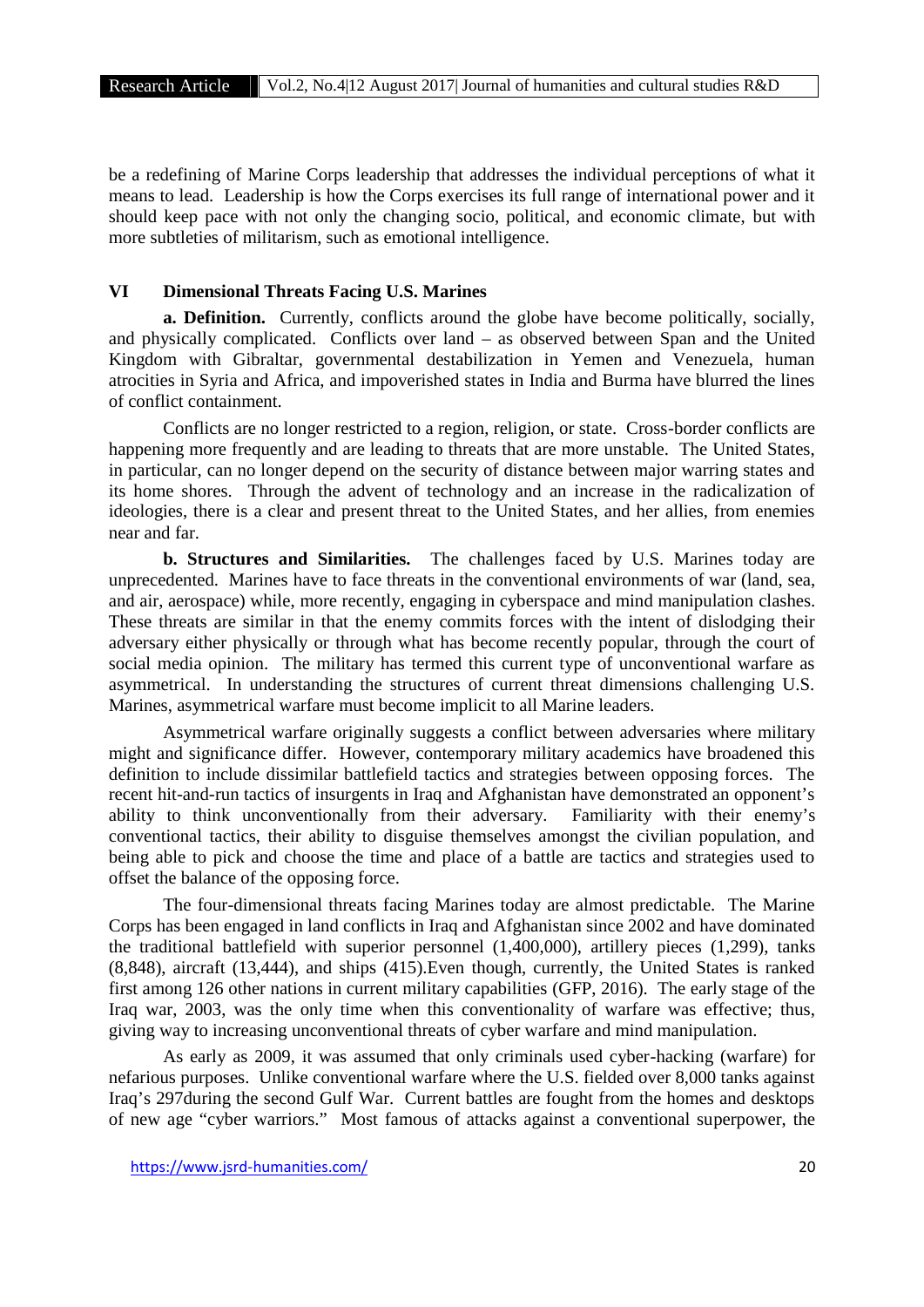United States, was from a single individual, Edward Snowden. Arguably, Edward Snowden hastened in an era where warfare went digital and where warriors needed to be less hardware and more software.

The final dimension of the conflict is mind manipulation. Today the news outlets, online sites, and social media are manipulating mass hysteria in an unprecedented way. Race-phobias, sexual-phobias, religious-phobias, and cultural phobias are all products of what the public sees and are manipulated by. News can no long be trusted, for it is now looked at as 'fake news' and social media sites are being accused of fixing the subconscious of their users by implementing subtle propaganda on their websites in order to gain a particular outcome.

The dimensions of warfare are continually fluctuating, and as such, military thinkers and planners must adapt. The ideology that two mutually accepting forces will conduct a war on an even battlefield is naïve. U.S. Marines are no longer fighting uniformed soldiers allied to a country, but to uninformed individuals allied it an idea.

## **VII Toxic Leadership**

**a. Definition.** As defined by Reed (2012), along with other scholars, a 'toxic leader' is a leader one who exhibits two distinct personality characteristics: (1) an outward lack of sympathy or empathy for the welfare of others, as observed by subordinates; and, (2) an interactive approach that creates a culture of mistrust and hostility (Reed, 2004).

The toxic military leader uses his commitment in accomplishing mission requirements by functioning at the low estrange of obligation to his or her troops. Although this may result in an effective mission, it ignores the continuum model of leadership. It is this current toxicity of negative leaders that undermine the structure of the leadership connection between themselves and their subordinates; thus, destabilization unit morale, degrading subordinate motivation, creativity, and individual initiative.

**b. Consequences.** In an article entitled "How the U.S. Marines Encourage Service-Based Leadership" Lynch and Morgan (2017) cite a Gallup poll of 70% of workforce respondents who feel either "actively disengaged" or "not engaged." Contrary to this, it is reported that the U.S. Marine Corps uses a *service-based leadership* approach that prioritizes the organization's needs before that of the individual. Although there is some truth to Marine leaders eating last amongst their troops and never going to sleep before their men. The idea that action-based leadership is ubiquitous within Marine leaders is false.

Such dissent between Marine leaders and their subordinates can be witnessed by a large number of followers on social media pages such as *terminal lance, dysfunctional veterans, veterans brotherhood, Pg 11,* and the more recently controversial *Marines United.* These websites bring to light the arrogant way in which Marine leaders assume they have credulous obedience, authority, and leadership over their subordinates.

To very few junior Marines, the problem of toxic leadership is not surprising. It is estimated that for every ten soldiers, two are suffering from toxic leadership. What is surprising is how the U.S. military has been unaware of the degenerative effects toxic leadership has had on troop morale and good order and discipline. The consequences of mismanaged leadership remained unnoticed until an investigation of unusually high suicide rates exposed toxic leadership as a contributing factor. Although suicide is a personal act at which the military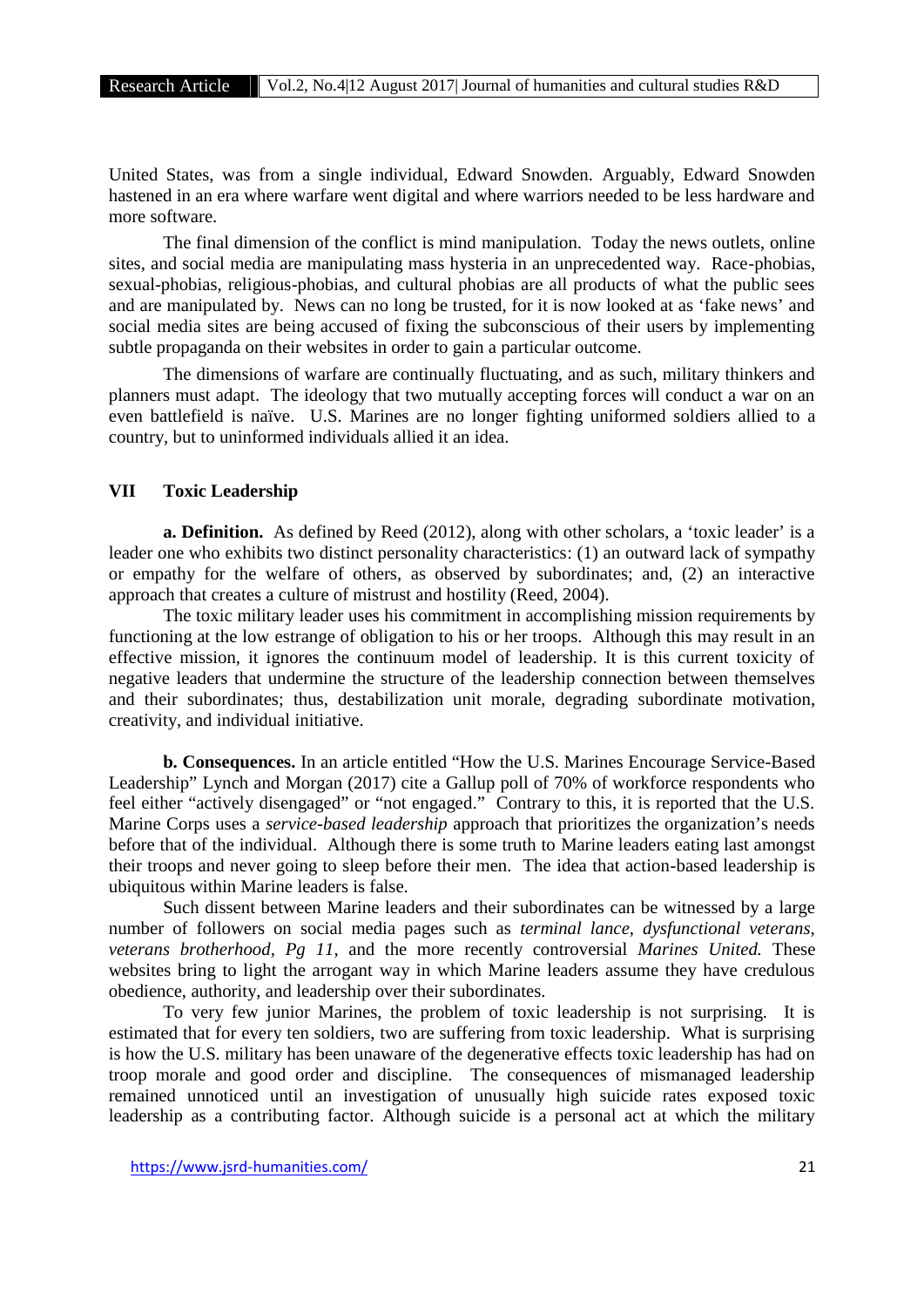cannot take full responsibility. The choice to end one's life has been exacerbated by the lack of empathic leadership shown to subordinates from military leaders. It can now be argued that U.S. casualties from toxic leadership rival casualties incurred in combat.

According to George Reed (2004) (as cited by Vergun, 2015), the consequence of toxic leadership is a 48% decrease in work effort followed by a 38% decrease in work quality. Early in the war on terrorism, no one in the military was talking about toxic leadership or how its effects would be felt a Marine generation later. Incidents such as a 2012 video showing U.S. Marine infantry urinating on dead Taliban fighters or the current social media scandal involving active and former Marines have led military insiders to question how they missed the current leadership conundrum.

Do these actions by subordinates indicate a loss of control by senior leaders, the lack of emotional intelligence, or the objective convictions needed to exercise good leadership? Assuming that perception is the reality, a synopsis of the current disenchantment by junior Marines would be telling on the real-time health of Marine Corps leadership.

In spite of this evidence, the U.S. Marine Corps will not openly substantiate the existence of a leadership problem and continues to maintain an appearance that there are no significant improprieties within its leadership. As an alternative, the Marines maintain that good leadership can be weighed by how many professional military courses a Marine leader has attended, how fast he or she can run 3-miles, how many tattoos he or she has, or how much he or she weighs. Such hubristic actions in failing to comprehensively evaluate the worth of leadership growth amongst its leaders and their effectiveness in leading are perpetual to toxic leadership.

Within the U.S. Marine Corps, leadership is communicated by mission accomplishment first and troop welfare second. Leadership in the mission is to train Marines to the standard of the military. However, what is omitted is any understanding of empathy toward the individual Marine. Troop welfare becomes a secondary footnote in the repertoire of many leaders.

Imposed Marine Corps linear priorities highlight mission accomplishment over other leadership capabilities and experiences, such as morale. Although there are no shortages of military leadership publications, journals, and courses on military leadership, mission accomplishment is still the apex of what makes a good Marine Corps leader.

Leaders are still leading troops underdeveloped, and ill prepared to balance leadership and the welfare of their troops simultaneously. The apparent practice of comprehensive leadership is absent from even the basic of Marine leaders. In its place is a determined focus on accomplishing the mission, often at the expense of the Marines and the overall morale health of the organization. Consequently, juniors become cynical of all Marine leaders, which trigger a leadership crisis. Additional research is needed to reinforce this paper as well as to answer the question "What can be done to prevent this cycle from continuing?"

The circumstances that have led to the U.S. Marine Corps being ambushed by the challenges of toxic leadership are difficult to explain, especially when it is inescapable to everyone but the leaders themselves. Nevertheless, whatever assumptions the Marines use to explain their leadership ethos to subordinates. They are regarded as lip service and are rendered invisible beyond mission accomplishment over troop welfare. In context to this review, Einstein theorized that simultaneous events between two observers might be viewed differently. Thus, peering through the pragmatic approaches to Marine Corps leadership from the viewpoints of Marines suffering under toxic leadership, that which is invisible to one observer [leaders] comes into focus to the rest [led].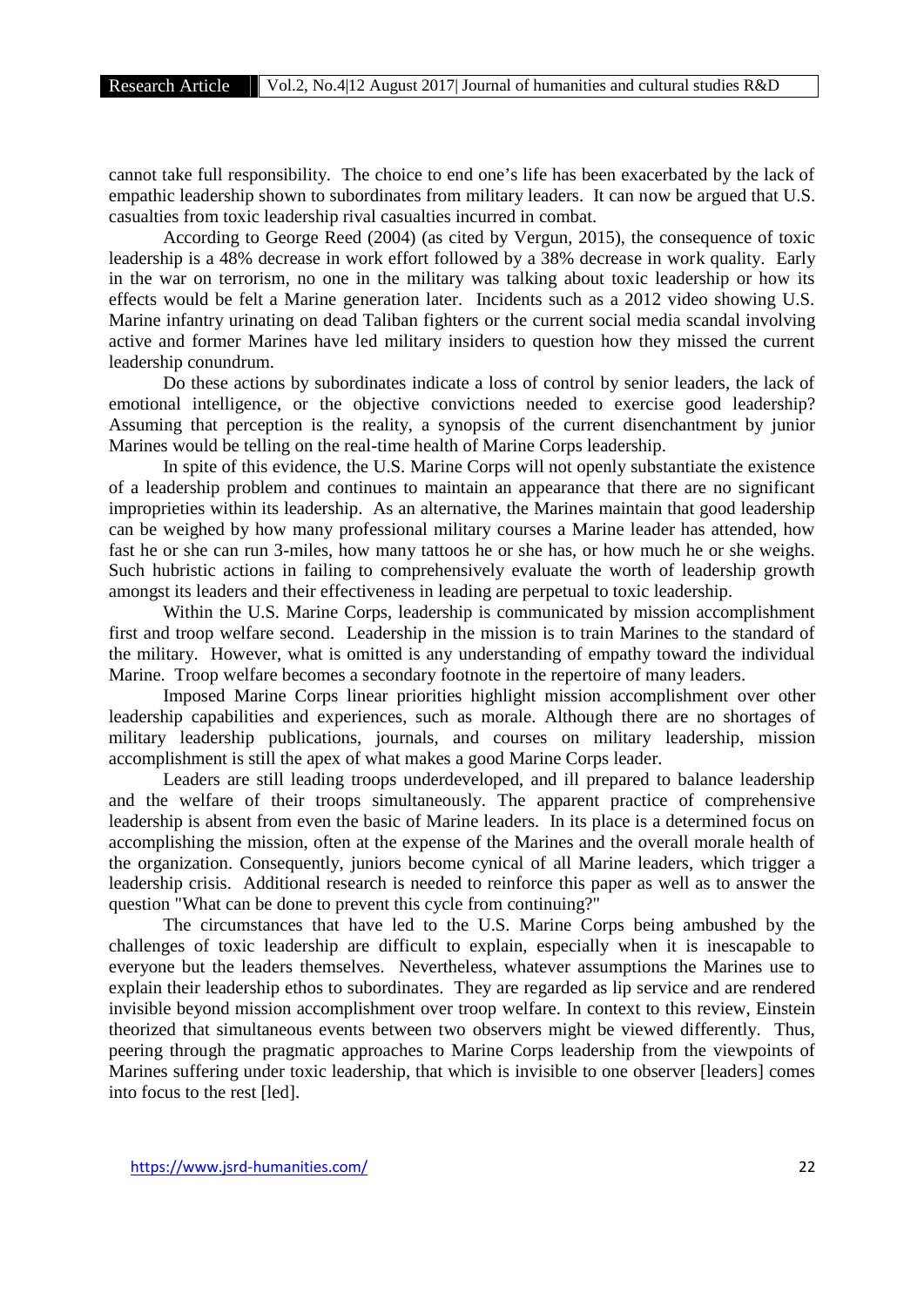# **VII Conclusion**

Although attempting to formulate or conceptualize the idiosyncrasies of good leadership in a dozen pages is not practical. The fact of the matter is the quiet truths about Marine Corps leadership are the ones that allow us to rest easy at night. However, if the Marine Corps is genuinely an institution that America does not necessarily need, but one that it wants, then all Marines must become conscious that the internal leadership gaps troubling the Corps have second and third order effects of weakening the trust and confidence placed in them [the Marines].

Classifying societal problems as limited impacts to what many leaders may see as core values that are impervious to outside influences is arrogant. Current leadership trends have become an organizational failure that demands decisive solutions from all grades (McKenna, 2014). Therefore, current leaders must take up the responsibility of rebuilding the standards of leadership that the American public expects of their Marine Corps. A genuine answer to Marine leadership is not necessarily the ability to influence others or through a popular culture catch phrase. If we must make the impression of leadership easy for newer Marines to understand, there can be no better expression than "adaptable."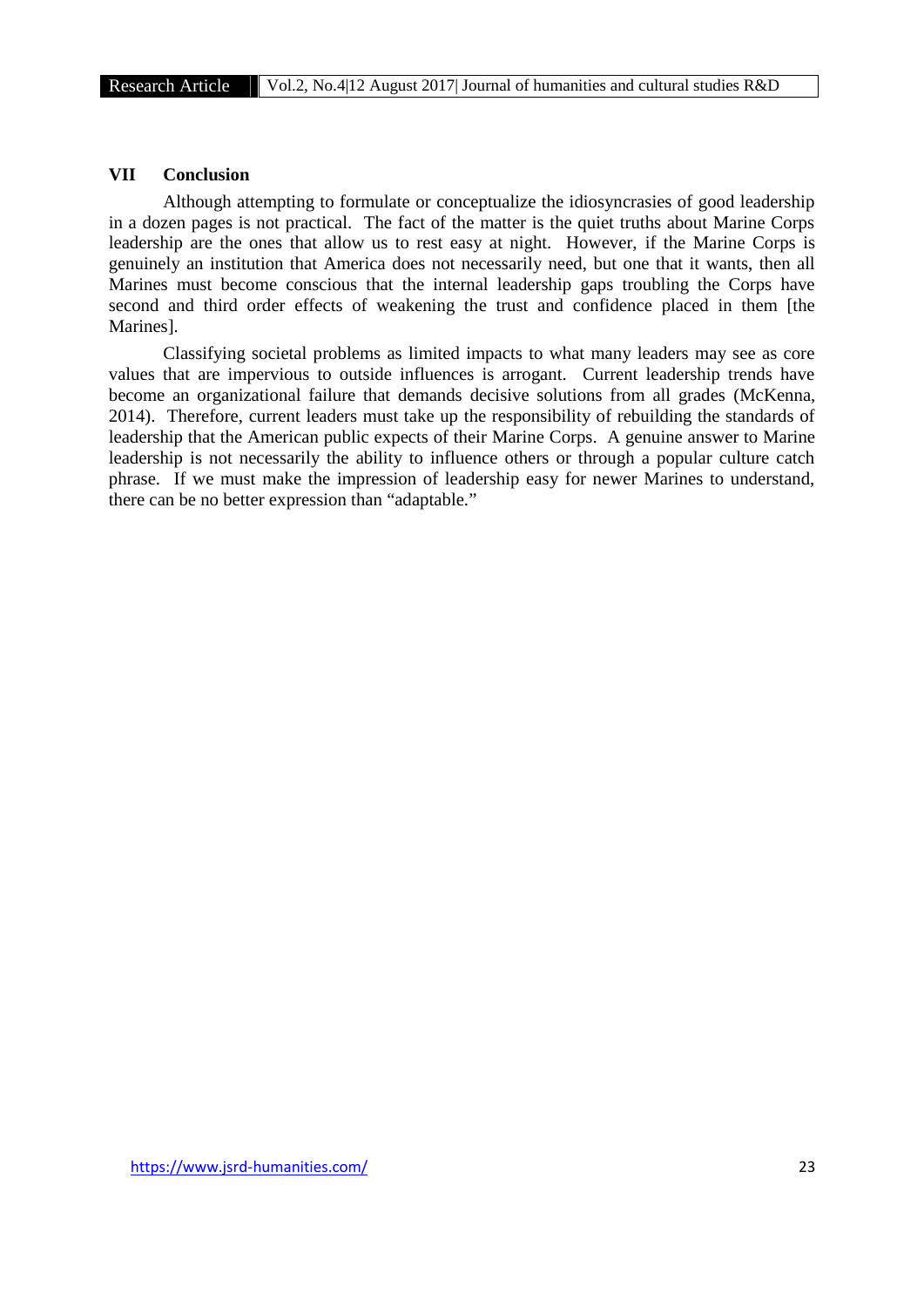# **References:**

- 1. Bartlett, K., Burley, N., Dixon, D., Gannon, K., Knarr, K., & Schatz, S. (2012). Making Good Instructors Great: USMC Cognitive Readiness and Instructor Professionalization Initiatives. *Interservice/Industry Training, Simulation, and Education Conference I/ITSEC)* (pp. 1-13). Quantico, VA: Training and Education Command, United States Marine Corps.
- 2. Behling, O., & Roach, C. (1984). Functionalism: Basis for an alternate approach to the study of leadership. In D. Hosking, J. Hunt, C. Schriesheim, & E. Stewart, *In Leaders and Managers: International Perspectives on Managerial Behavior and Leadership.* Elmsford, NY: Pergamon.
- 3. Bennis, W. (1959). Leadership theory and administrative behavior: The problem of authority. *Administrative Science Quarterly, 4*, 259-260.
- 4. Brown, T., Phillips, J., Rivera, I., Ross, K., Smith, K., Tegan, F., et al. (2012). *Development for the Initial Small Unit Decision Making (SUDM) Assessment Battery.* Arlington, VA: Marine Corps Training and Education Command.
- 5. Carson, C., & King, J. (2005). Leaving leadership: Solving leadership problems through empowerment. *Management Decision, 43*(7/8), 1049-1053.
- 6. Chavous, J., & Dempsey, R. (2013). Commander's Intent and Concept of Operations. *Military Review, 93*(6), 58-66.
- 7. Clawson, J. (2006). *Level Three Leadership: Getting below the surface.* New York: Pearson.
- 8. Cojocar, W. (2011). Adaptive Leadership in the Military Decision-Making Process. *Military Review, 91*(6), 29.
- 9. Collins, J. (2001). *Good To Great.* New York, NY: Harper Collins.
- 10. deGrandpre, A. (2015, December 20). Amos investigation unsealed: Anger, confusion, controversy. *Military Times*.
- 11. Dye, J. (2011). *Backbone: History, Traditions, and Leadership Lessons of Marine Corps NCO.* Bloomsbury Publishing.
- 12. Flavel, J. (1999). Cognitive Development: Children's Knowledge About the Mind. *Children's Knowledge About the Mind, 50*, 21-45.
- 13. Friedman, S. (2009). Behavior fundamentals: Filling the behavior-change toolbox. *Journal of Applied Companion Animal Behavior, 3*(1), 36-40.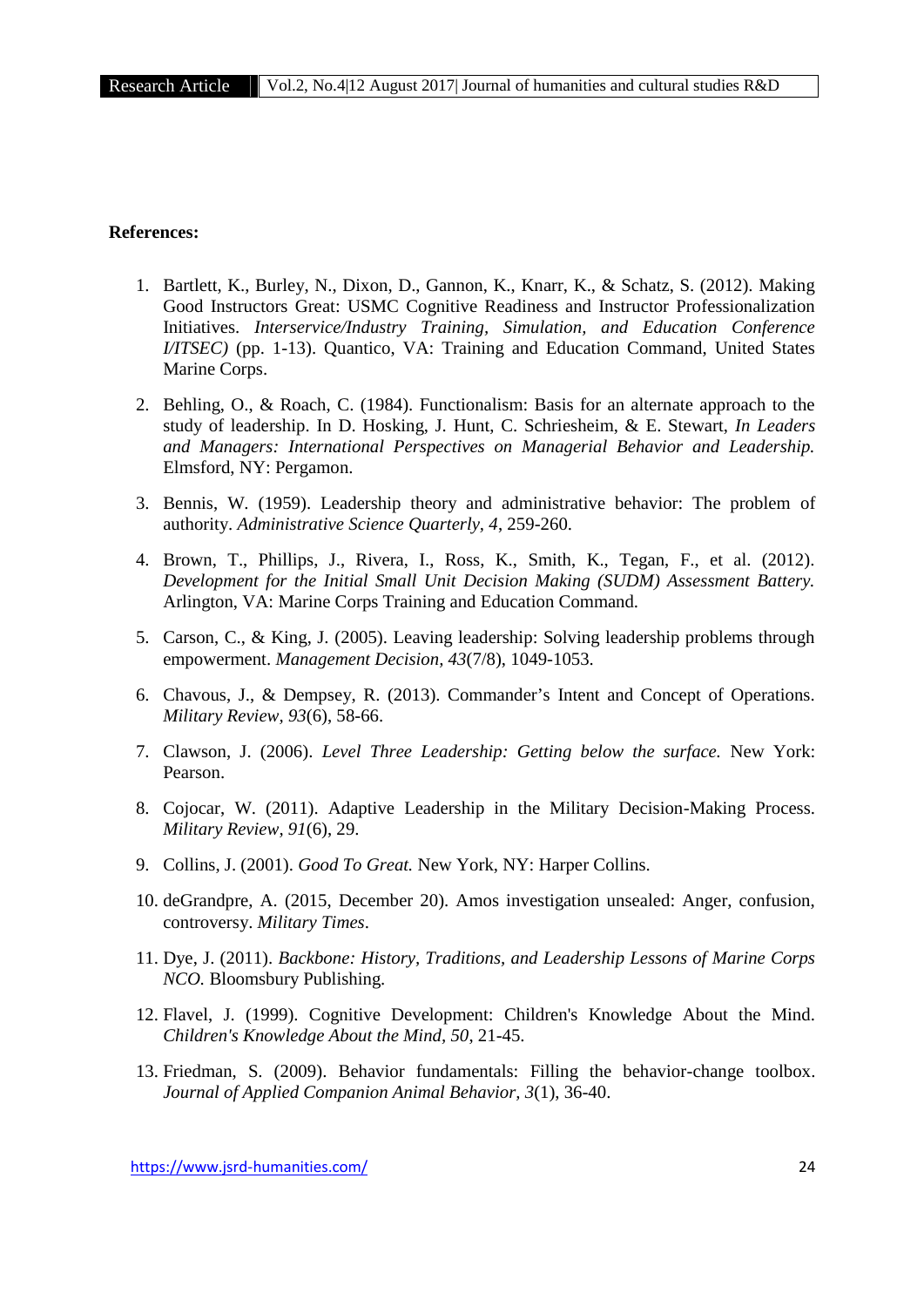- 14. Gehler, C. (2005). *Agile Leaders, Agile Institutions: Educating Adaptive and Innovative Leaders for Today and Tomorrow.* Carlisle, PA: Strategic Studies Institute.
- 15. GFP. (2016, January 16). *Current Military Capabilities and Available Firepower for 2016*. Retrieved April 9, 2017, from United States of America Military Strength: http://www.globalfirepower.com/country-military-strength-detail.asp?country\_id=united states-of-america
- 16. Goleman, D. (2004, January). What Makes a Leader. *Harvard Business Review*, pp. 1-2.
- 17. Krulak, C. (1999). *The Strategic Corporal: Leadership in the three block war.* Fort Leavenworth, KS: Center for Army Lessons Learned.
- 18. Laurence, J. (2011). Military Leadership and The Complexity of Combat and Culture. *Military Psychology, 23*(5), 489-501.
- 19. Liddy, L. (2002). The Strategic Corporal. *Australian Army Journal, 2*(3), 139-148.
- 20. Lilley, K. (2016, July 31). The millennials have taken over: A primer for the military's generational shift. *Military Times*.
- 21. Lynch, C., & Morgan, A. (2017, February 2). How the U.S. Marines Encourage Service- Based Leadership. *Harvard Business Review*.
- 22. McCausland, J. (2008). *Developing strategic leaders for the 21st century.* Carlisle: U.S. Army Strategic Studies Institute.
- 23. McKenna, B. (2014). A Quiet Truth: A case for a leadership reckoning. *Marine Corps Gazette, 98*(9).
- 24. McLeod, S. (2009). *BF Skinner: Operant conditioning*. Retrieved February 13, 2017
- 25. National Research Council. (2012). *Improving the Decision Making Abilities of Small Unit Leaders.* Washington, DC: The National Academies Press.
- 26. Parker, K. (2017, March 10). Not your daddy's marines. *The Oregonian*.
- 27. Pripoae-Serbanescu, C. (2012). PSYCHOLOGICAL ASPECTS OF MILITARY LEADER'S DECISION. *Strategic Impact, 42*, 141-147.
- 28. Reed, G. (2004). Toxic Leadership. *Military Review*, 67-71.
- 29. Rothwell, W. (2010). *Effective Succession Planning: Ensuring Leadership Continuity and Building Talent from Within* (4th ed.). Washington, D.C.: American Management Association.
- 30. Sun, T. (2009). From Change Management to Change Leadership. *International Academy of Management and Business*, (pp. 1-12).
- 31. Swain, R. (1973). *Selected Papers of General William E. Depuy.* Fort Leavenworth, KS: U.S. Army Command and General Staff College.

https://www.jsrd-humanities.com/ 25